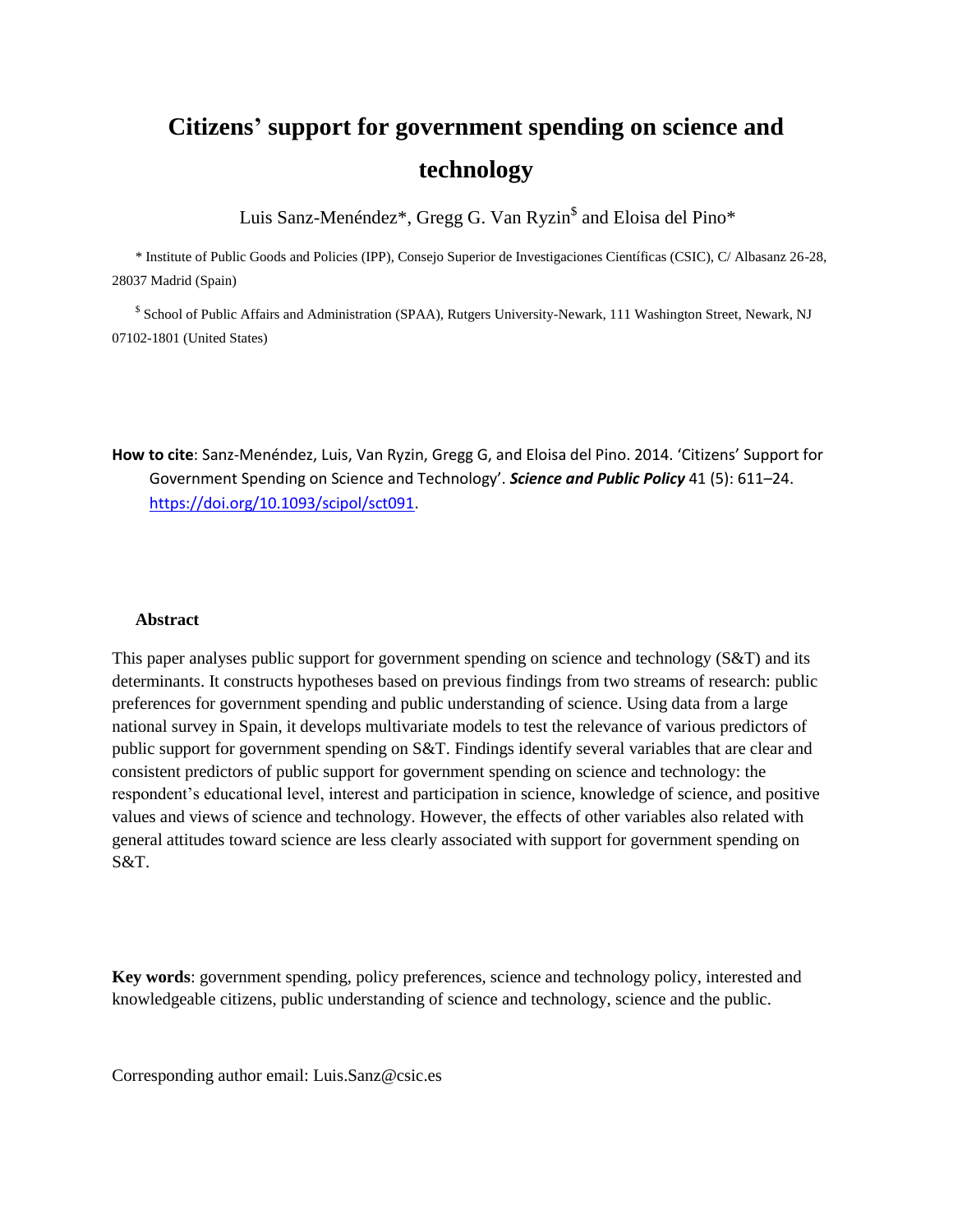# **I. Introduction**

World expenditure on research and development (R&D) in 2007 totaled more than 1.1 trillion US dollars (estimated in PPP), representing more than 2% of world annual GDP (NBS-NSF 2010). And over the last 15 years, global R&D expenditure has doubled in real terms. Despite the fact that science and technology have become powerful sources of innovation and economic benefits for private actors, governments continue to finance almost half of global expenditure on R&D. Additionally, there are more than 6 million researchers worldwide, and many more than half work either for governments or public higher education institutions (OECD 2011). While government funding of science and technology (S&T) is a relevant public policy issue, little is known about how much citizens support government spending on science and technology and what factors influence their support**.**

Understanding citizens' support for government spending on S&T or attitudes towards fiscal prioritization of R&D in public policy is an important topic for several reasons. First, government S&T spending has become a salient and significant policy issue and, increasingly, it is linked to ambitious policy targets. Many countries have established political commitments to increase gross expenditure on R&D (e.g. European Union Lisbon Objectives up to 3% in 2010) and public funding of research (Sheehan & Wyckoff 2003). Second, there is a tension between elites, experts and policy makers (Prpic 2011) who call for substantive increases in R&D expenditures and the general public who often appear indifferent towards science and technology policy and government spending, despite the reported interest in scientific discoveries (by NSF or Eurobarometers). Thus, it may be that interest in science does not necessarily mean that people are willing to pay for it. Third, despite recognition of the correlations between investment in science and technology and growth rates (e.g. Nelson & Romer 1996), governments facing fiscal consolidation have to make choices about where and how much to cut among many different programs and in some policy areas, in democratic societies, public opinion shapes the outcomes (Burstein, 2003) and often acts as a constraint for making policy choices, leading governments to align their decisions with the preferences and priorities of citizens as much a as with the relevance of science to the society and economy (Anichini and de Cheveigné 2012). Last but not least, very little is know about the factors that explain public support for government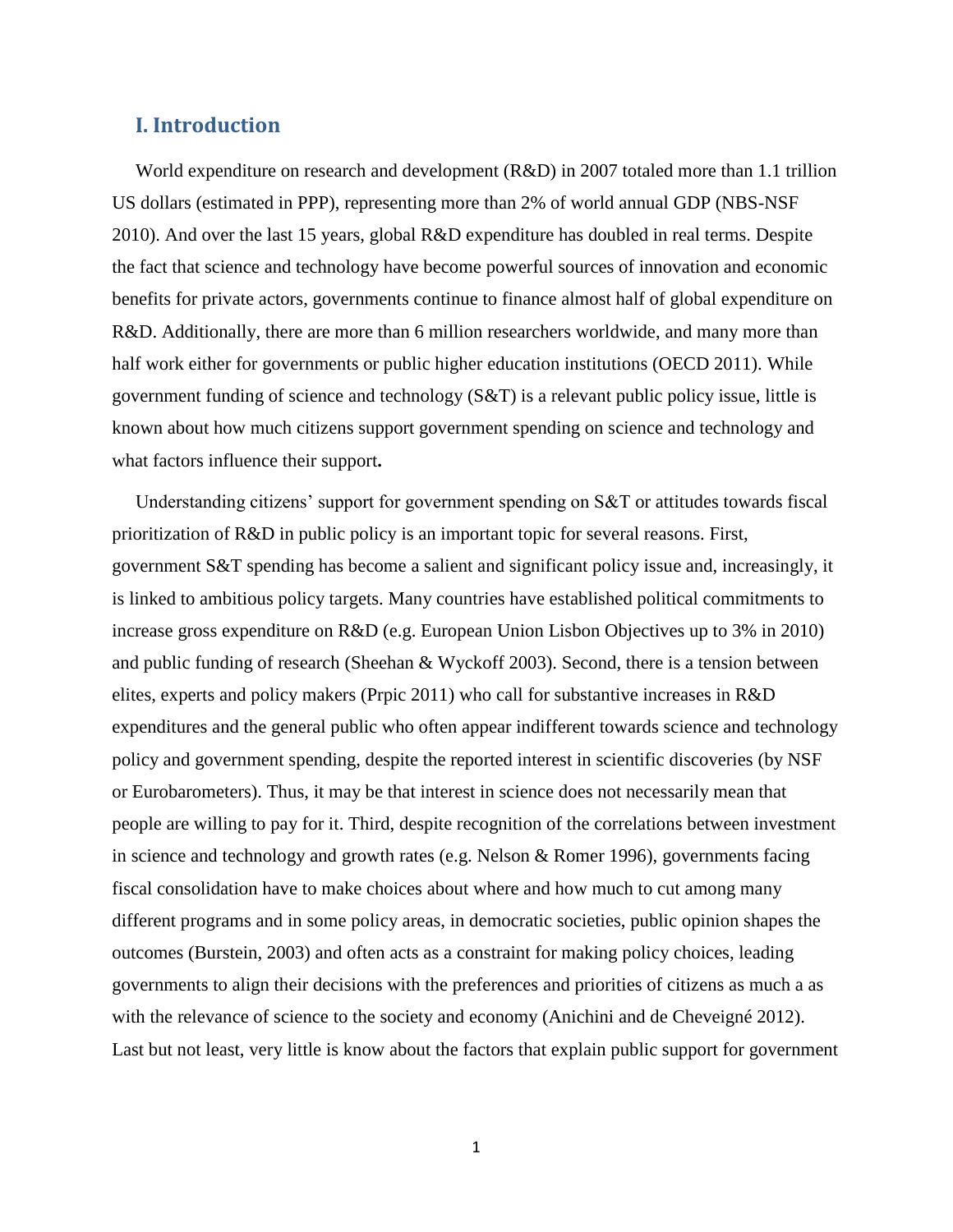spending on S&T, compared with what is known about citizens' support for other areas of government spending.

Since the early eighties, US and European opinion surveys have asked periodically whether the "government is spending too little, too much or about the right amount for the conduct of scientific research" (Miller 2004): that is about government spending in S&T. However, citizens' support for S&T policies and spending is an issue that has mainly been analyzed indirectly, through the study of citizens' interest in science, scientific literacy, and other general attitudes towards science and technology; this last approach is generally known as *public understanding of science*.

To advance knowledge on this topic, the main objective of this paper is to examine various predictors of citizens' support for government S&T spending. And in particular, we seek to establish the extent to which citizens' support for S&T spending can be explained by the same determinants that account for more general attitudes toward science and technology. The focus of this paper, it should be noted up front, is on public support for S&T government spending in Spain in the more stable period before the current economic crisis. Recent research has found changes in public attitudes toward science and S&T policy in Spain as a result of economic crisis, with evidence suggesting that public support for S&T may actually have increased in the post-crisis period (Sanz-Menéndez and Van Ryzin 2013). Of course, all research based on surveys and public opinion studies is context dependent, but still our data are unique in that they contain a rich set of variables that permit an empirical test of some standard explanations of citizen support for government spending in this important area, that is without doubt a relevant dimension of S&T policy.

The paper is organized as follows: in section 2, we provide a background review of the problem and we present the analytical framework. Section 3 describes the data, measures and statistical methods. Section 4 presents the findings of our analysis. Finally, in Section 5 we discuss the results, policy implications and suggestions for future research.

# **2. Background and analytical framework**

Studies of the public understanding of science have implicitly assumed that support for government S&T spending correlates positively with more general attitudes towards science. However, there exists a vast and sophisticated literature on citizen attitudes toward government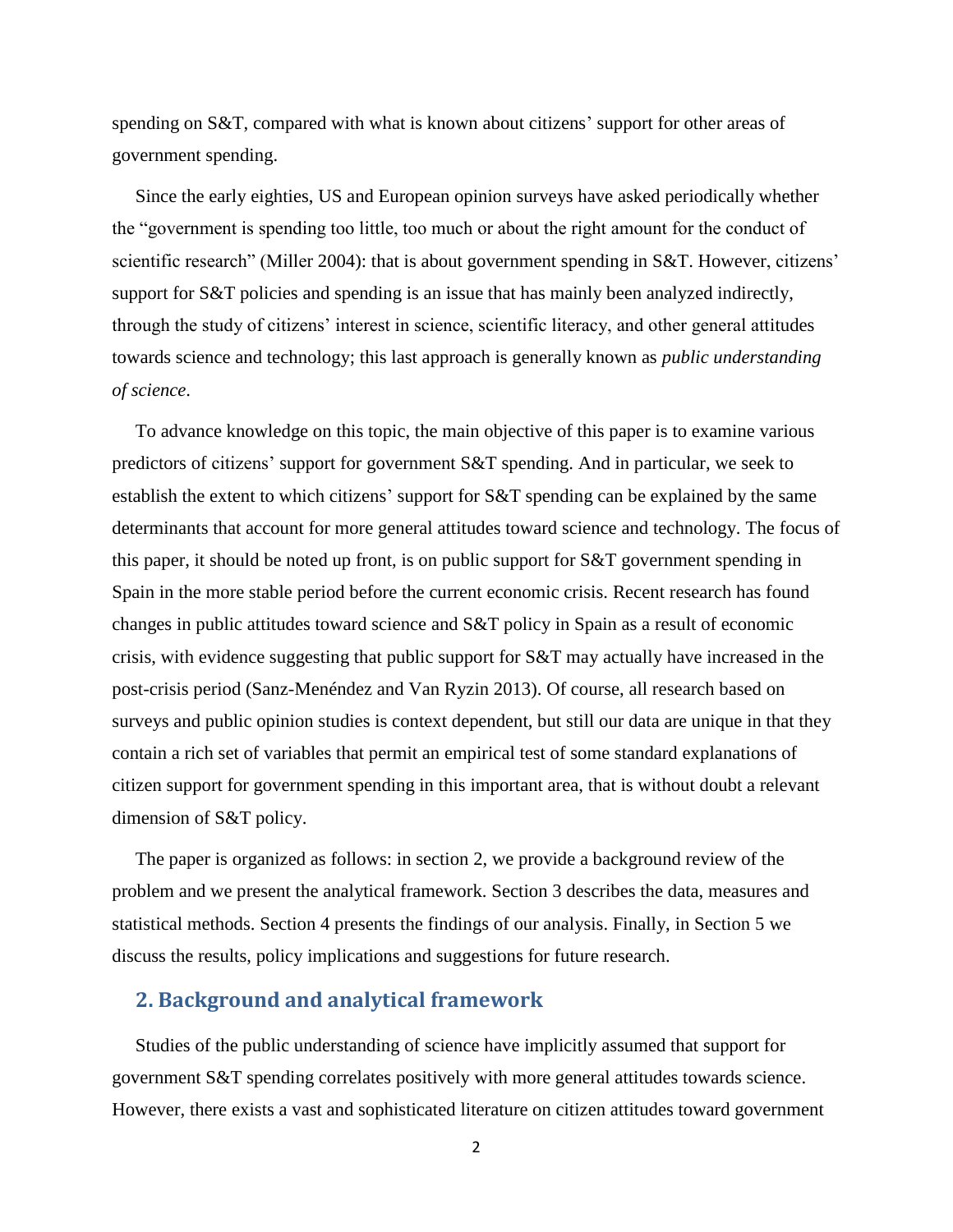spending in general and in specific policy areas. In our paper, we draw on insights emerging from both of these areas of research to empirically account for support for government expenditure for S&T.

The study of citizens' preferences toward public spending attracted attention in the 1960s and 1970s when government economic intervention began to be increasingly questioned. Early studies of attitudes toward government spending have found ambivalent attitudes (Free & Cantril 1967; Sears & Citrin 1985). On one hand, citizens seem to be wary of state intervention, taxes, and public spending in general. On the other, they appear more open and supportive of increased public spending in specific areas of policy or on particular public goods or programs. This ambivalence has led some politicians to favour cuts in public spending to defend their ideas in general terms, while those who support continuing government intervention frame their proposals in terms of specific policies and programs (Jacoby 2000).

Moreover, literature on citizen attitudes toward government spending informs us that patterns of citizens' preferences vary substantially depending on the sector of public policy and across countries (Soroka and Wlezien 2010). However, the main contribution of this literature is related to the determinants of attitudes towards public spending. Although a single structure of determinants of attitudes towards public spending cannot be identified across all policies and programs (Monroe 1979; Jacoby 1994; Carrillo and Tamayo 2011), this literature, especially regarding welfare policies, suggests that socio-demographic factors (as an expression of selfinterest) and ideological variables (such as redistributive principles) are the best predictors of attitudes towards public spending (Blekesaune and Quadagno 2005). The different contexts, the nature, features or outcomes of these policies are likely to condition citizens' attitudes toward public spending too (Svallfors 2003). In the case of S&T policies, the vast public spending in science, exemplified by the Apollo space program in the US, prompted public debate. In response, the US National Science Foundation promoted the systematic analysis of public opinion regarding science issues and, since 1984 the American National Election Studies began to ask citizens about their assessment of federal spending on science and technology, among other policy domains. However, there is a lack of studies on public support and preferences for government spending on science, even if much research has been devoted to more general attitudes toward science and technology. This situation might reflect the fact that early studies found a relatively low level of awareness and substantive knowledge concerning science policy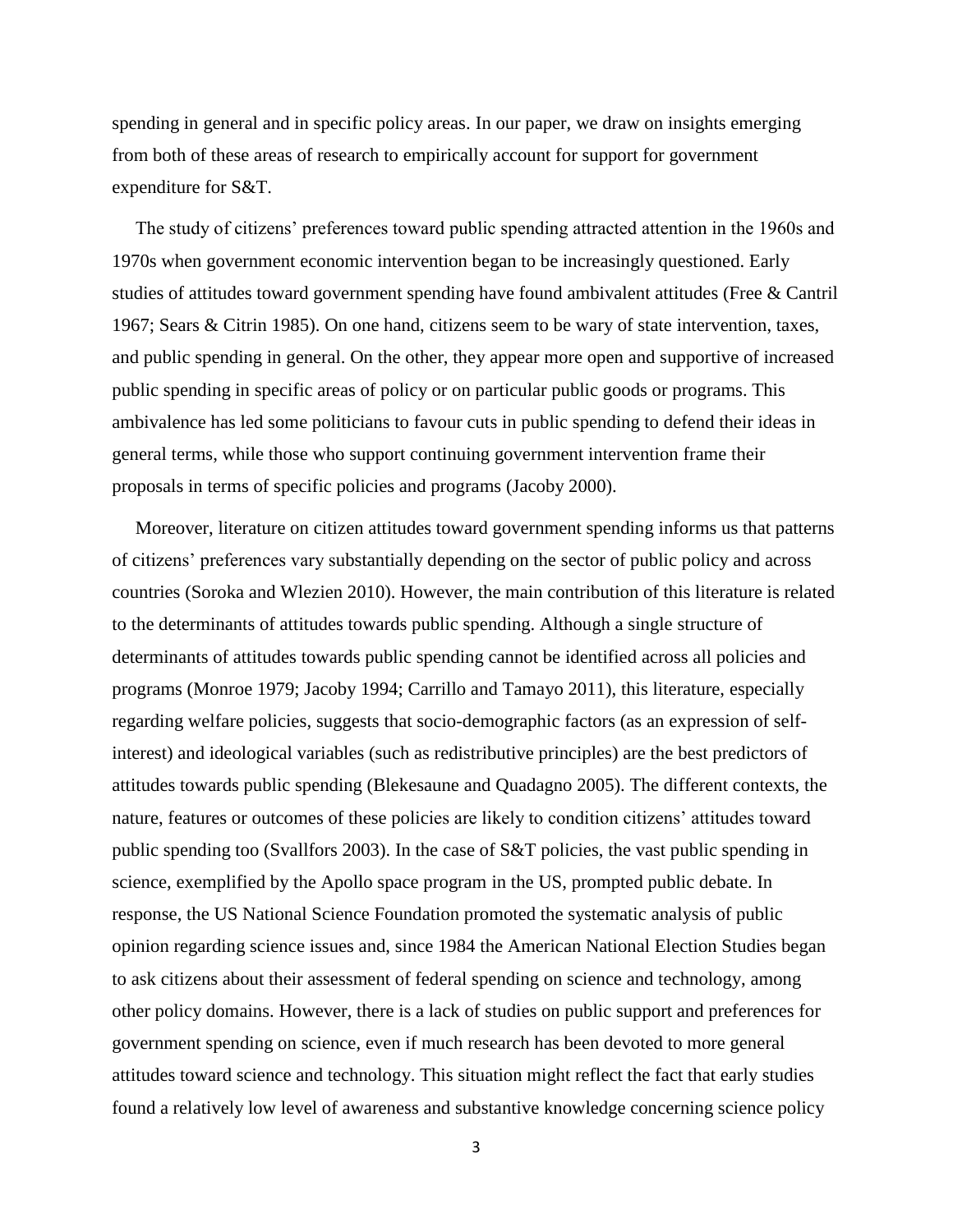issues by the public. In fact, the seminal work by Miller (1983b) tried to link citizens' views of science to decision-making in science policy, but their results strengthened the assumption that public opinion was not, in contrast to what occurs in other policy areas, an influential element in the design of S&T policies (Burstein 1998).

The growing interest in scientific literacy (Miller 1983a; Miller 1998), together with concerns about the limited scientific knowledge of the public or the so called public deficit model (Sturgis & Allum 2004), has led researchers to focus more on the explanation of citizens' attitudes towards science, including public preferences for specific areas of S&T spending. Findings suggest more positive attitudes on the part of citizens regarding areas of science related to personal wellbeing and the quality of life, while other areas of S&T remain clearly controversial. For example, research on health or general medical issues receives strong support from citizens, while other biomedical topics (such as genetics or biotechnology) seem to meet with controversy and opposition (Nisbet 2005, Nisbet & Goidel 2007). As a result, there is some ambivalence in citizens' attitudes and, as in other policy sectors, it becomes difficult to identify a single structure of determinants of public opinion about S&T policy.

Research on public understanding of science has focused predominately on more general attitudes towards science with very little attention to public support for government S&T spending. This is due to the fact that, in the area of public understanding of science, it has been largely assumed that positive attitudes towards science translate automatically into public support for more government spending on S&T.

Research on the public understanding of science more generally has accumulated evidence about the general determinants of attitudes towards science and technology (Bauer et al. 2007; Bauer 2009). The levels of awareness, interest and substantive knowledge concerning science issues by the public have been used to account for various general attitudes towards science (Sturgis & Allum 2004; Miller 2004), with the focus shifting from knowledge to attitudes and to a more complex analysis of the public's view of science in society. In fact, it is well known that there are significant variations in national attitudes towards science (Miller et al. 1997). For example, some studies have suggested a negative relationship between the level of development or industrialization of societies and the level of support or acceptance of science (Bauer et al. 1994; Durant et al. 2000). These findings can be referred to as the post-industrial model of PUS,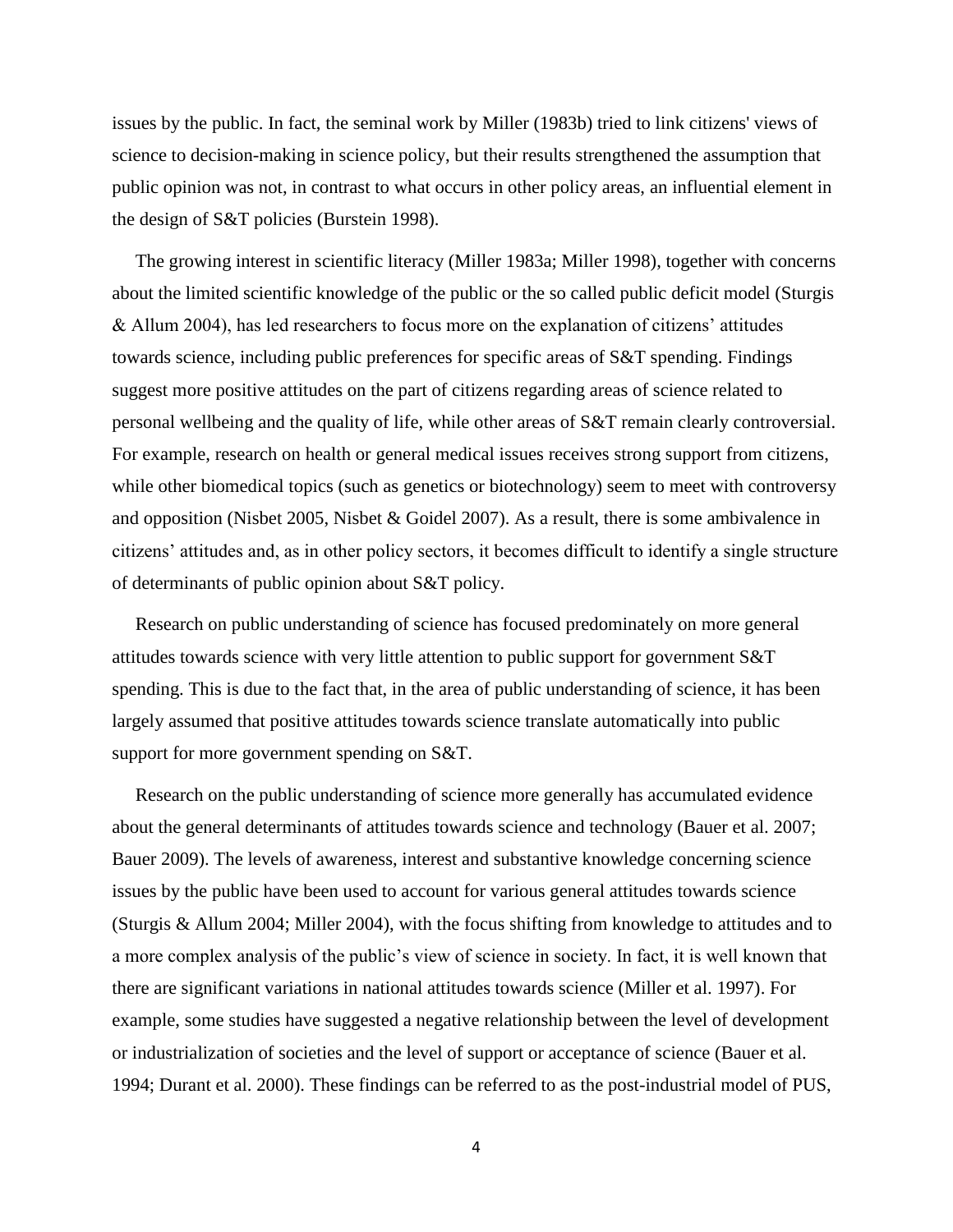suggesting that bellow a certain level of development there are more positive attitudes towards science, while beyond that point increasing knowledge drives more skeptical attitudes towards science. The existence of a scientific ideology or scientific myth, moreover, was found to be negatively correlated with the level of development (Bauer 2009, Sanz-Menéndez and Van Ryzin 2013).

In short, we aim to contribute to a better understanding of public support for government S&T spending in Spain, an issue that has been only recently addressed [e.g., Muñoz et al. (2012), using Spanish data, found that stated interest is science and technology is the predominant discriminating variable, followed somewhat distantly by a rather ambiguous set of secondary factors; Muñoz and Moreno (2013) have also compared support for S&T spending in various cities in 6 Latin American countries plus Spain; or Sanz-Menéndez and Van Ryzin (2013) have compared support for government spending in S&T between 2006 and 2010.

While prior studies have identified some relevant variables as possible explanations for public support of S&T spending, we would like to emphasize that there is very little available theory in this area. Because of this lack of general theories to apply to the question of public support for S&T spending, our approach remains largely exploratory yet informed by the prior empirical studies cited above. The literature on attitudes toward public spending helps us to organise our expected relevant variables, focusing primarily on individual-level factors as determinants of support for spending (self-interest and ideological factors) and also considering the economic and policy context of the respondents' region. Even so, as the literature on attitudes toward public spending predicts, we expect to find specific patterns of citizens' preferences related to the S&T sector, in which some of the factors (interest and participation, knowledge, attitudes towards science and institutions) identified as relevant by the literature on public opinion toward S&T could play a role. On this basis, the empirical models constructed are based on sets of variables found relevant in previous empirical research in the field, as we discuss in detail in the next sections.

#### **2.1.) Demographic and socio-economic factors**

Since the early studies of public opinion, it has been assumed that citizen preferences toward taxes and government spending in different policy areas depend on, among others factors, a rational calculation of self-interest related to demographic and socioeconomic characteristics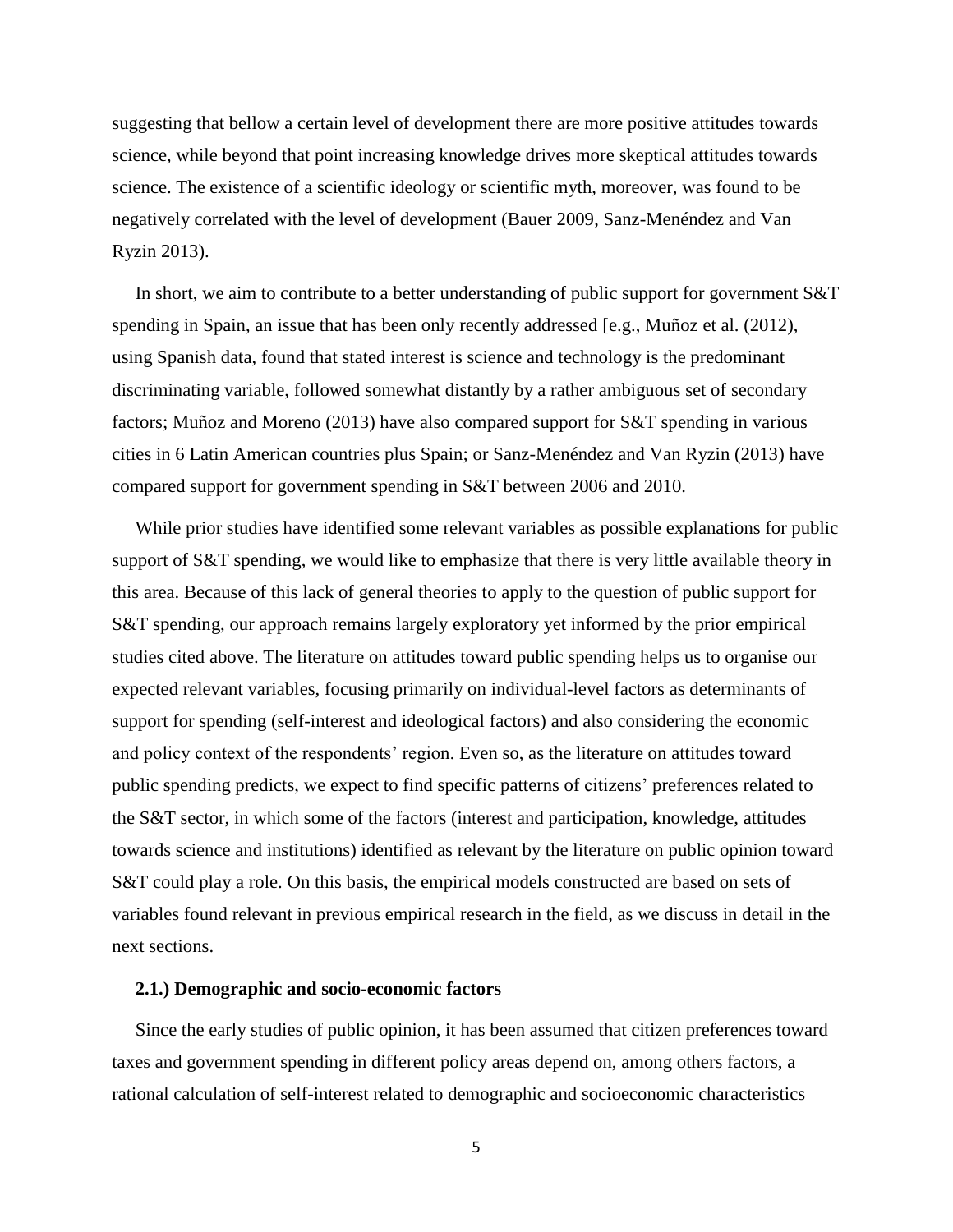(Birdsall 1965; Blekesaune & Quadagno 2003). Thus gender, age, income, level of education, employment or student situation have all be hypothesized as playing a role in shaping public support for various forms of government spending. Previous research has shown women and younger people to be more favorable toward government spending, with women particularly supportive of social programs (Sanders 1988; Carrillo and Tamayo 2011). Positive attitudes towards science have been linked with the scientific literacy of young, male and more educated people (Miller 1983b), although gender and age are sometimes not significant predictors in multivariate analyses (Hayes and Tariq 2002; Nisbet et al 2002; Sturgis and Allum 2004). Education level has been shown to be a strong predictor of support for science (Miller et al 1997), as well as positively related with support of many types of government spending, except perhaps military issues and public safety (Carrillo and Tamayo 2011). However, more educated people sometimes appear more ambivalent regarding science (Lujan and Todt 2000, Torres 2005) or with stronger positions (Pardo and Calvo 2002). In general, lower income people are more supportive of government spending, while high income people tend to oppose it (Tufte 1978), with the exception perhaps of education policy (Carrillo and Tamayo 2011).

## **2.2.) Partisan factors and religious beliefs**

Attitudes to public spending are affected by people's moral values, specifically those related to economic redistribution and social justice, that means religious beliefs and political ideologies are relevant factors to take into account. Left oriented and non-Catholics have been shown to be somewhat more supportive of science and technology (Miller et al 1997). At the same time, empirical studies suggest that individuals that hold more egalitarian values are much more prone to support social spending than individuals holding more individualistic beliefs (Linos and West 2005). Religious beliefs play a role also in accounting for diverse attitudes towards governments spending, with less religious people more in favor of a stronger government role (Sanders 1988). Religious beliefs have been shown have a moderator effect on the awareness of and support for science (Nisbet 2005).

## **2.3.) Interest in science and the attentive public**

General interest in and attention to an issue has been shown to be a relevant factor in accounting for support of government policy and spending as well as support for science (Nisbet et al 2002). Miller´s (1983b) study of "attitudes towards science and technology issues and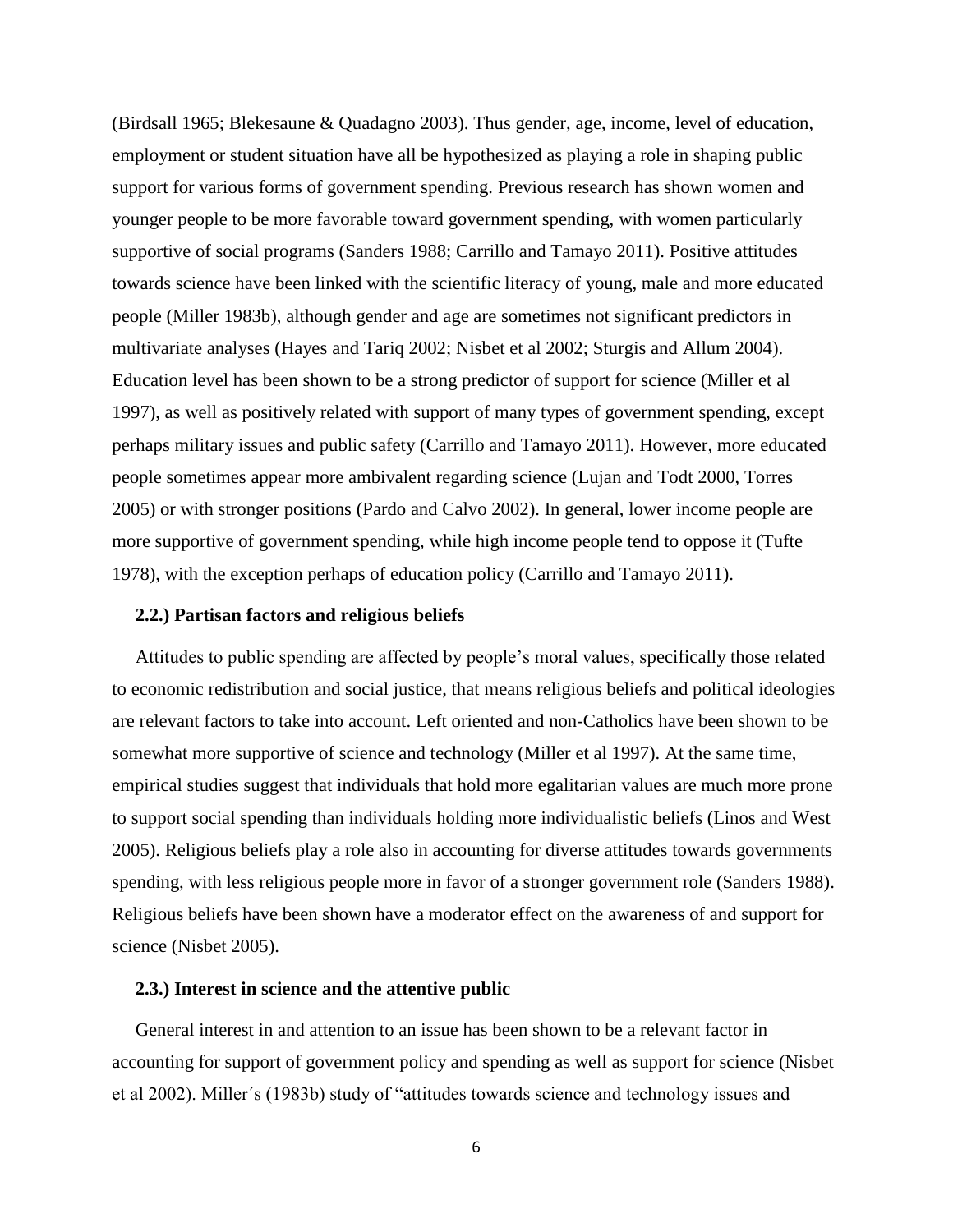policies" used Almond's concept of "attentive public" (interested, knowledgeable and informed) and he developed the idea of a stratified model of public policy formulation to deal with the problem that science policy was not a salient topic for most of Americans. And as mentioned earlier, Muñoz et al (2012) found interest in science to be by far the strongest discriminator of those supportive of government S&T spending in Spain.

## **2.4.) Knowledge of science (scientific literacy)**

The level of substantive knowledge, or so-called scientific literacy, has been highlighted as a relevant factor explaining general public support of science. In fact, knowledge is the key element of the so called deficit model (Bauer et al 2007; Allum et al 2008). Moreover, it has been found that the role of the scientific knowledge (even if measured trough what has been called textbook knowledge) has a significant, but sometimes weak, relation with support of scientific research (Bauer et al 1994; Evans & Durant 1994; Miller et al 1997).

## **2.5.) Values and beliefs about science and technology**

Although more knowledge or information on scientific issues is associated with greater support for scientific activities (Sturgis & Allum 2004), there are some important exceptions regarding controversial areas of research and technology, such as stem cells, embryo research, genetically modified organisms (GMOs), biotechnology, nanotechnology, or nuclear technology (Bauer 2002; Legge & Durant 2010; Gaskel et al 1999; Gaskel et al 2004; Weldon & Laycock 2009), where acceptance is reduced (Gupta et al 2011). Knowledgeable citizens may be ambivalent regarding many aspects of modern science; much depends on the concrete area of S&T, on beliefs regarding the ethical and moral aspects of science, and on assessment of the pros and cons of S&T in society.

Even if people lack the scientific knowledge to understand many of these issues, citizens use shortcuts or heuristics when forming opinions or constructing their policy preferences. The way in which people construct the cognitive devices for choosing preferences appears to be based also on the degree of confidence they have in the institutions in charge of making decisions and of managing scientific activity or in their acceptance of scientific authority (Brossard & Nisbet 2000). If people have confidence in scientists as a profession, or believe that scientists are altruistic people (Critcheley 2008), then we would expect to see an increase in the probability of support for government S&T spending.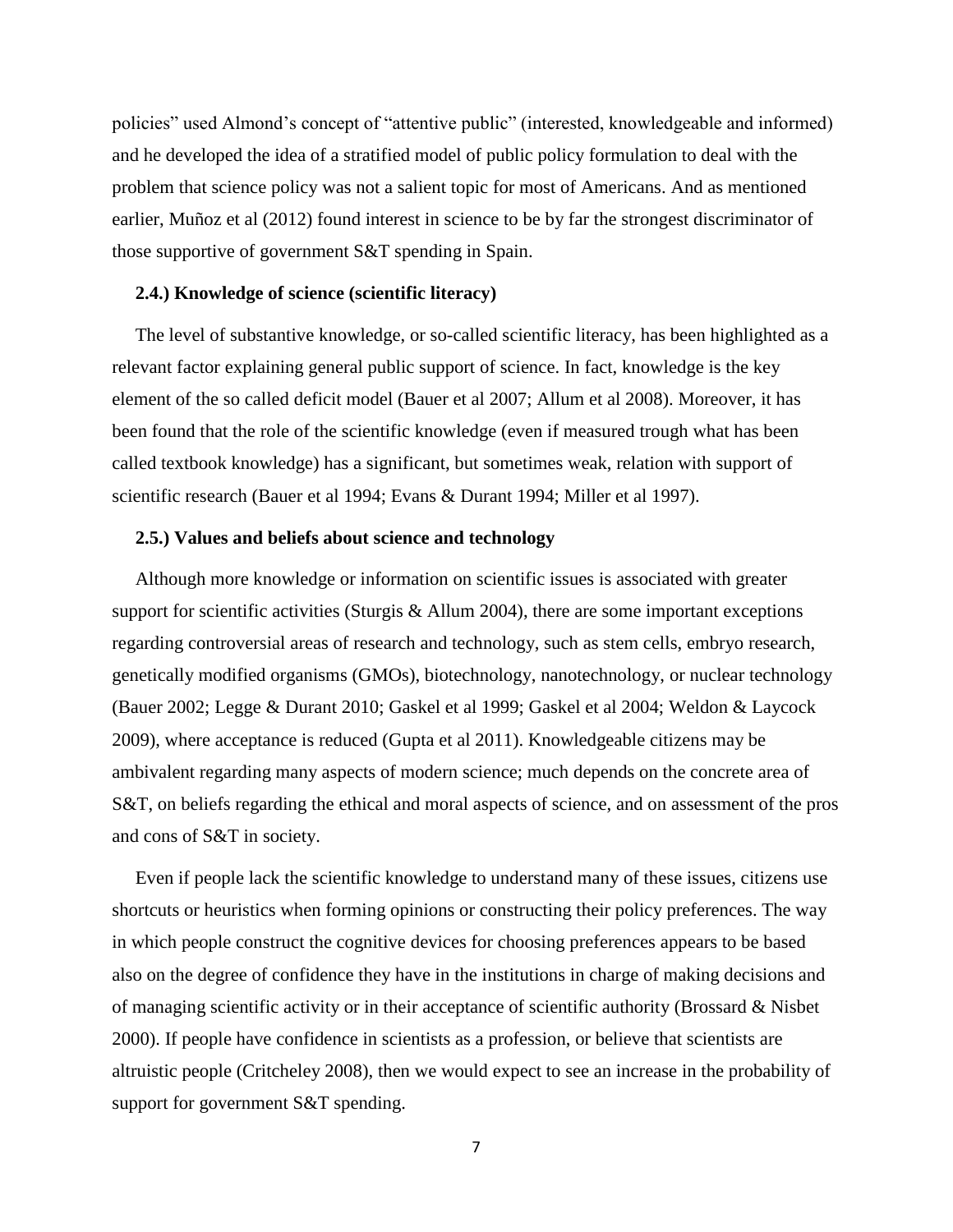#### **2.6.) Political and policy attitudes**

General interest in politics and public affairs has been shown to influence attitudes towards public policies (Delli Carpini & Keeter 1996), thus we might expect the level of understanding of the political process and of the functioning of political institutions to be a relevant factor in explaining the propensity to support S&T issues (Sturgis & Allum 2004). Also the level of information or knowledge about S&T policy goals and issues (such as the perceived standing of science and technology in one's country, compared to competitor nations), could be used as a proxy for the level of interest and knowledge of the larger goals of science policy.

#### **2.7.) Socio-economic context**

Recently, attention has been paid to the interaction between individual factors and contextual factors that could account for differences in support for government spending (Andreβ & Heinen, 2001). Individual beliefs vary greatly from one society to another, according to various institutional factors and social structures. Different factors —such as the level of income, the different social structures, of varying expenditure levels in a policy area—may affect attitudes toward public spending. A high level of development of a country (or a region) and a high income level tend to moderate the demands of citizens for public intervention and to condition the preferences toward either materialist or postmaterialist policies (Inglehart 1990).

Researchers have found a significant variation in national attitudes towards science. Comparisons among countries in Europe suggests an inverse U shaped function connecting the level of development and industrialization of societies and the level of support or acceptance of science (Bauer et al 1994; Durant et al 2000). Most developed societies have become more cautious regarding some side effects of S&T (Gaskel et al 1999). Recent research has focused on the effect that the crisis has on public support for government spending in S&T (Sanz-Menéndez and van Ryzin 2013). Additionally, the relationship between citizens' preferences toward public spending and the responsiveness of policymakers are relevant (Monroe 1979; Page and Shapiro 1992). There is a wide consensus that public opinion matters (Burnstein 1998) and that there is a clear association between policy budgets and the spending preferences expressed by citizens (Soroka and Wlezien 2010).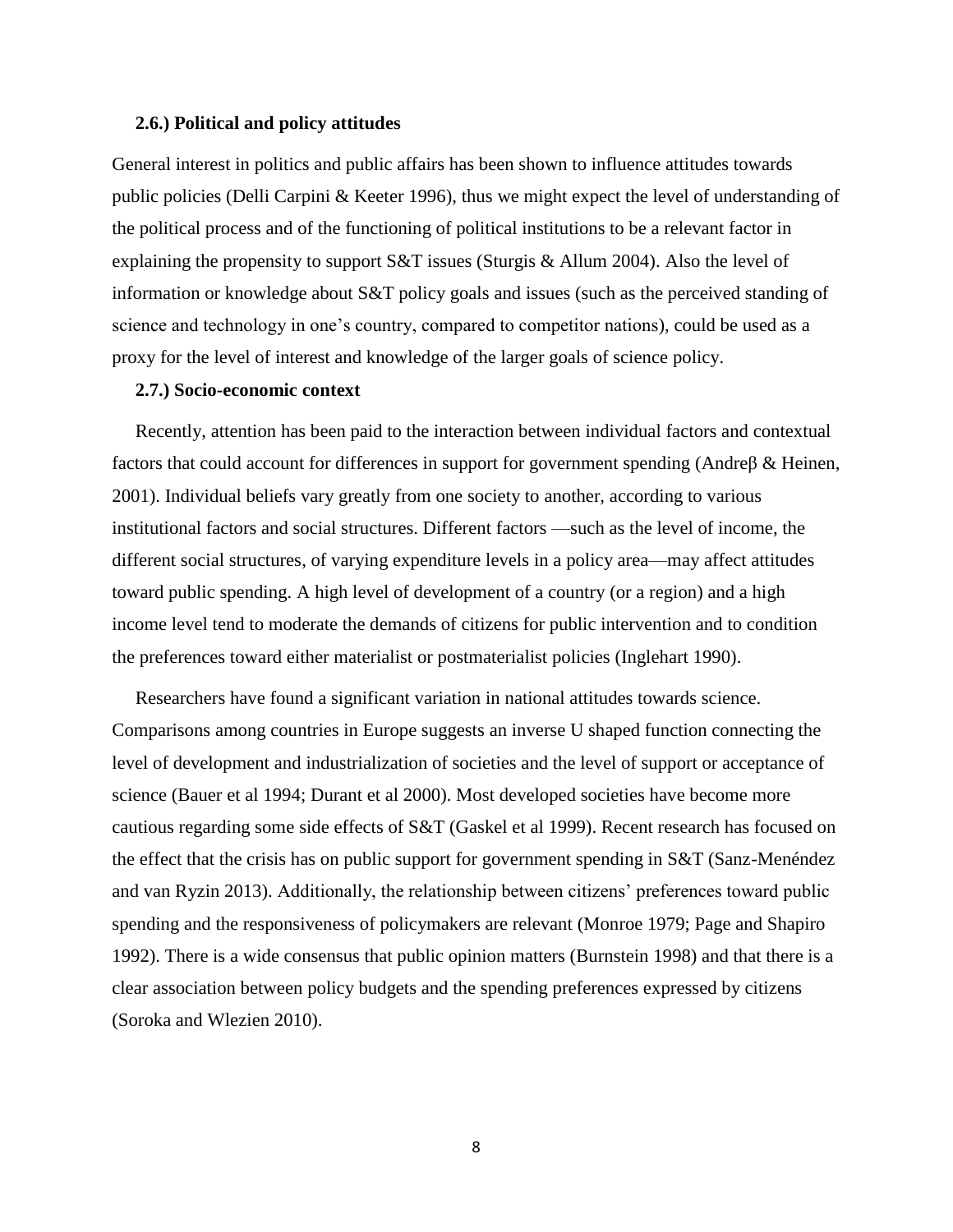# **3. Data and Methods**

To test these explanations empirically, we use data from a comprehensive survey of public attitudes toward science and technology in Spain conducted in 2006 by the Spanish Center for Sociological Research (*Centro de Investigaciones Sociológicas* [CIS] 2006/2652) in collaboration with the *Fundación Española para la Ciencia y la Tecnología* – FECYT<sup>1</sup>. The survey involved in-person household interviews of 7,056 randomly selected adult residents of the 17 regions of Spain, ranging from 308 thousand to 8 million inhabitants. The survey design, however, called for approximately equal-size random samples from each region, resulting in disproportionate probabilities of selection by region. Thus, sampling weights were constructed (representing the inverse of the probability of selection) and applied in all analyses reported here<sup>2</sup>. The survey asked a wide range of questions about interest in, participation in, knowledge of, and attitudes toward S&T, as well as basic social, economic, and political characteristics of respondents. Based on the hypotheses discussed above, we selected the following measures as our main dependent and independent variables.

## **3.1.) Dependent variables**

 $\overline{a}$ 

Measuring public support for government spending in any policy area is a complex issue, reflecting a mix of preferences regarding policy issues, opinions regarding assignment of responsibility across levels of government (as well as the public or private sectors), trust in government management of the budget, and more general attitudes toward the proper role of government in the economy and society. Thus, measuring support for government S&T spending may reflect several of these dimensions of public opinion. We have identified two dimensions that could be measured in the survey that are distinct but complementary.

**3.1.1.) S&T as a priority for government spending.** The first dimension is the *relative priority* for S&T spending, when citizens assign it in comparison with other areas of potential government allocation of resources. Choosing S&T indicates a citizens' opinion regarding a general role for government in this spending area. It measures the priority or interest of citizens

 $<sup>1</sup>$  Data, general results and questionnaire are available at the CIS web page:</sup>

[http://www.cis.es/cis/opencm/ES/2\\_bancodatos/estudios/ver.jsp?estudio=7800&cuestionario=9014&muestra=14225](http://www.cis.es/cis/opencm/ES/2_bancodatos/estudios/ver.jsp?estudio=7800&cuestionario=9014&muestra=14225) (Last access in 24 March 2013).

 $2^{2}$  Stata 11 was used for the analysis, including the procedures for probability weights.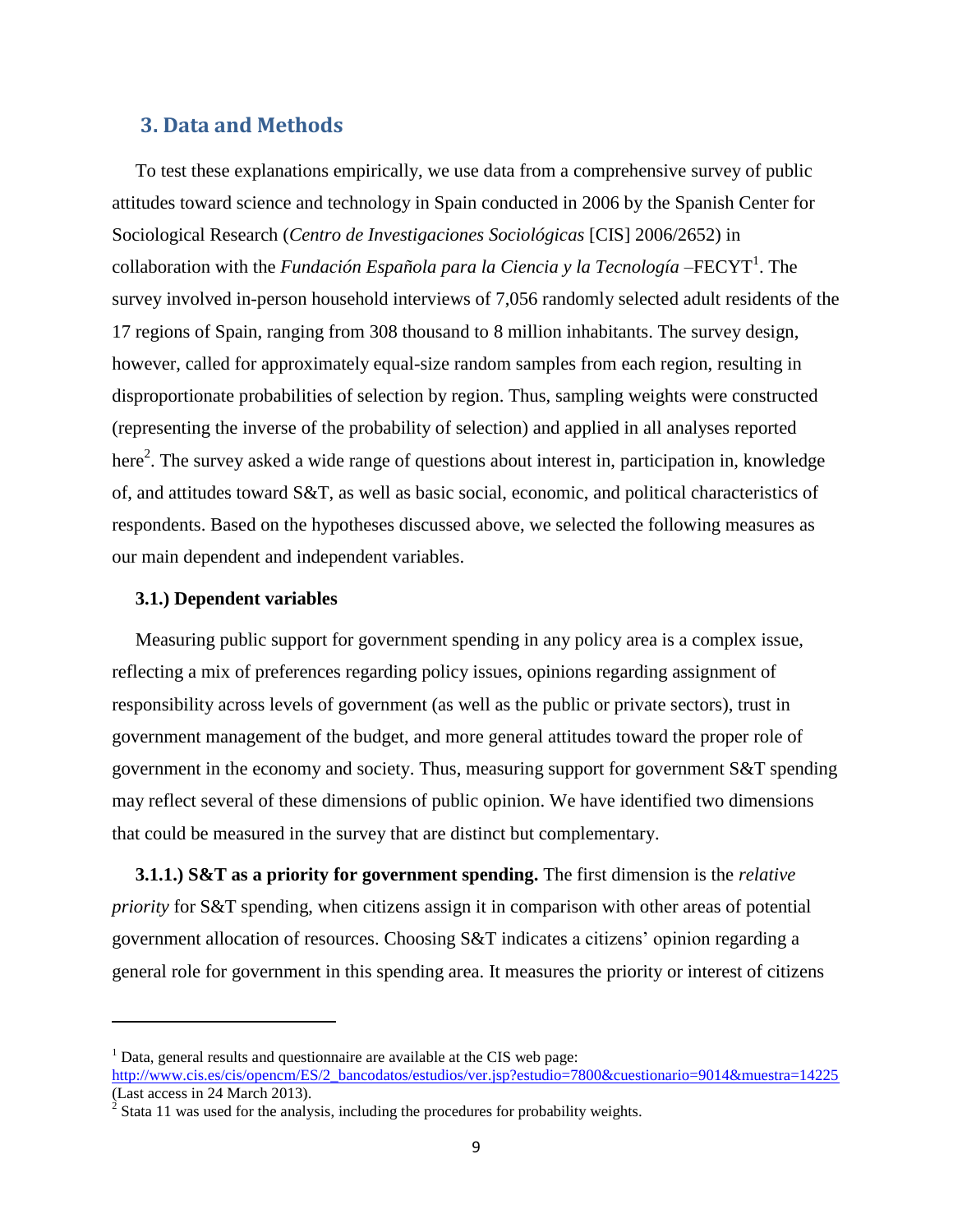with regards to this area (having in mind the alternative use of limited government money). This measure comes from an early question in the survey in which interviewers first asked respondents to "imagine for a moment that you could decide where to spend public funds," and then showed respondents a card with the following sectors listed: "public works, public safety, transportation, science and technology, environmental protection, defense, justice, culture, and sports."<sup>3</sup> Respondent could choose up to three of these sectors for public spending. Thus, we created a dummy variable that indicates respondents who chose "science and technology" as one of their choices on the list. Interestingly, only about 20 percent of respondents selected science and technology as a priority area for public spending, as shown in Table 1 (weighted results).

**3.1.2.) Support forS&T spending by national and regional governments.** The second dimension is the explicitly *stated support* for government (s) spending in S&T. It is the traditional way of approaching the issues and combines an actual assessment of the amount of resources allocated for S&T and opposition to budget cuts. It means that respondents need to have and informed opinion on the current situation and level of government spending levels and support for S&T. Specifically, respondents were asked a series of more direct questions about their general support for science and technology spending by both central and regional governments (with the relevant responses starred and in bold, as explained shortly):

- Do you believe the **central government** dedicates too much, the right amount, or **\*too little** resources to science and technology?
- Do you believe the **regional government** dedicates too much, the right amount, or **\*too little** resources to science and technology?
- Do you favor, or **\*oppose**, a reduction in spending on science and technology by the **central government**?
- Do you favor, or **\*oppose**, a reduction in spending on science and technology by the **regional government**?

We created a summative index of these questions by counting up the starred  $(*)$  responses across all four questions, from 0 (none of the starred responses chosen) to 4 (all four of the

 $\overline{\phantom{a}}$ 

<sup>&</sup>lt;sup>3</sup> The list of policies offered in this question deliberately excluded health, education and pensions because these programs enjoy a wide popularity among Spanish citizens and are known to be selected as the first choices for public spending (Calzada and Del Pino, 2011); two of the authors were involved in the design of the questionnaire.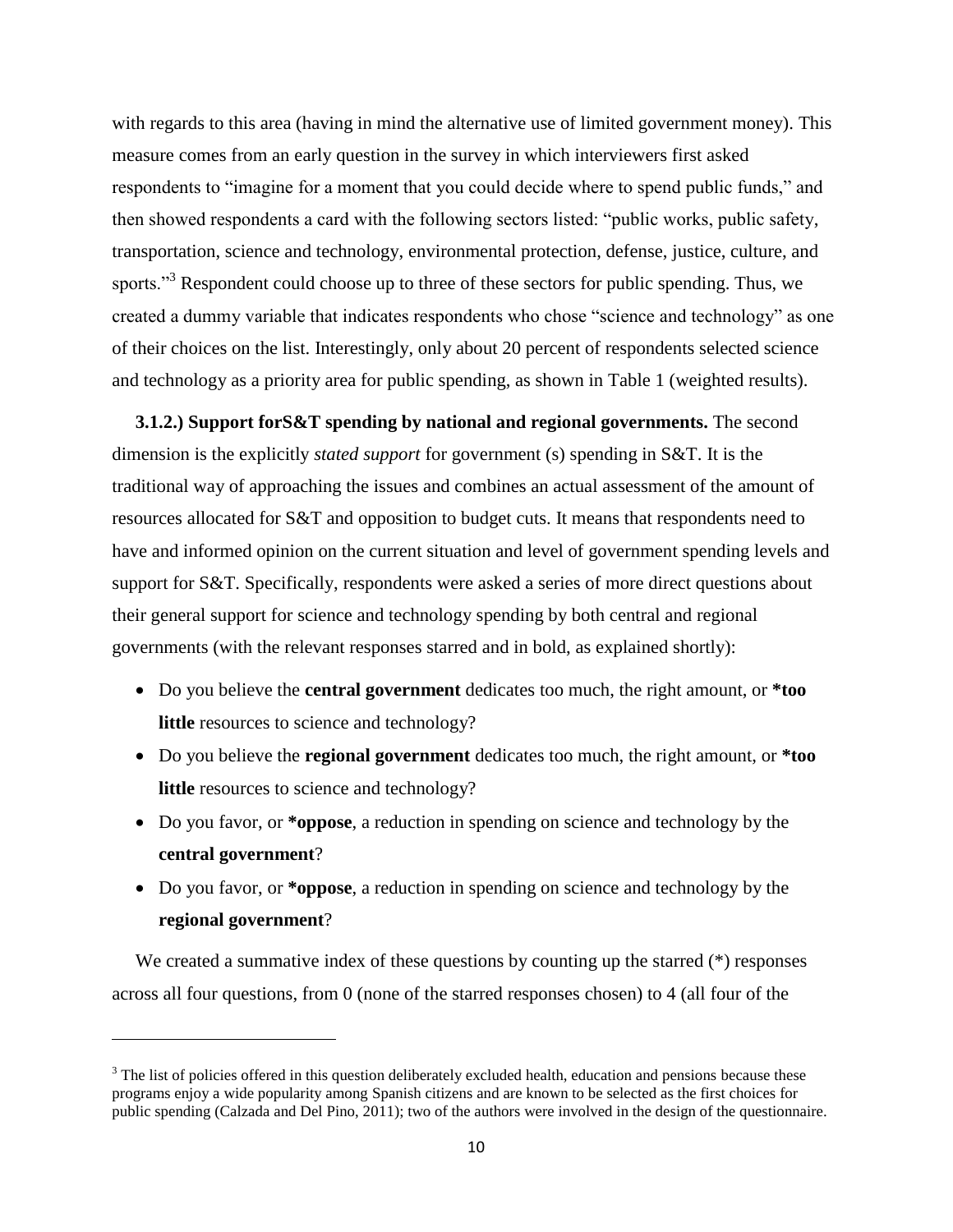starred responses chosen). To facilitate interpretation, we then rescaled the variable from 0 to 100 (by multiplying by 25). Thus, the variable has a mean of 58, as shown in Table 1 (weighted results), and provides a measure of the degree to which respondents express support for increased government spending on  $S\&T^4$ .

We use two different dependent variables because, although similarly focused on respondents' preferences for government spending on S&T, they measure such preferences in two distinct but complementary ways. The correlation between the two variables is only  $r = .18$ , suggesting that they do in fact measure different dimensions of preference or support. Regarding their complementarity, the dummy variable for selecting S&T from among other possible areas of government spending is a more general measure of preference or priority for government intervention in the field of S&T. Moreover, this question appeared early in the interview and thus respondents were not prompted in any way to consider S&T over other policy areas. In contrast, the 0-100 index comes from a later set of questions in the interview that explicitly asked respondents to express their views about the scope or intensity of government intervention (more or less public spending) on S&T. In this sense, although both indicators measure citizens' support for government spending on S&T, we believe they are complementary and together provide insight on the complexities of public support for S&T policies.

#### **3.2.) Independent variables**

 $\overline{a}$ 

We conceptualize and analyze our independent variables in blocks, following the hypotheses discussed above, including: demographic and socioeconomic characteristics, ideology, interest and participation in science, knowledge of science, values and beliefs about science, policy attitudes, and regional context. Table 1 presents the definition and descriptive statistics for each of the variables.

## -Table 1 ABOUT HERE-

The *demographic variables* include sex, age in years, and an ordinal measure of education. The *socioeconomic measures* include income in Euros and dummy variables for being employed

<sup>&</sup>lt;sup>4</sup> We also ran regression (probit) models separately for each of these questions, coded as individual dummy variables, but the results (not reported here) were substantively similar to those for the models using the aggregated 0-100 measure as a dependent variable. Indeed, the correlations of the aggregate measure with each of the individual questions are all .80 or higher.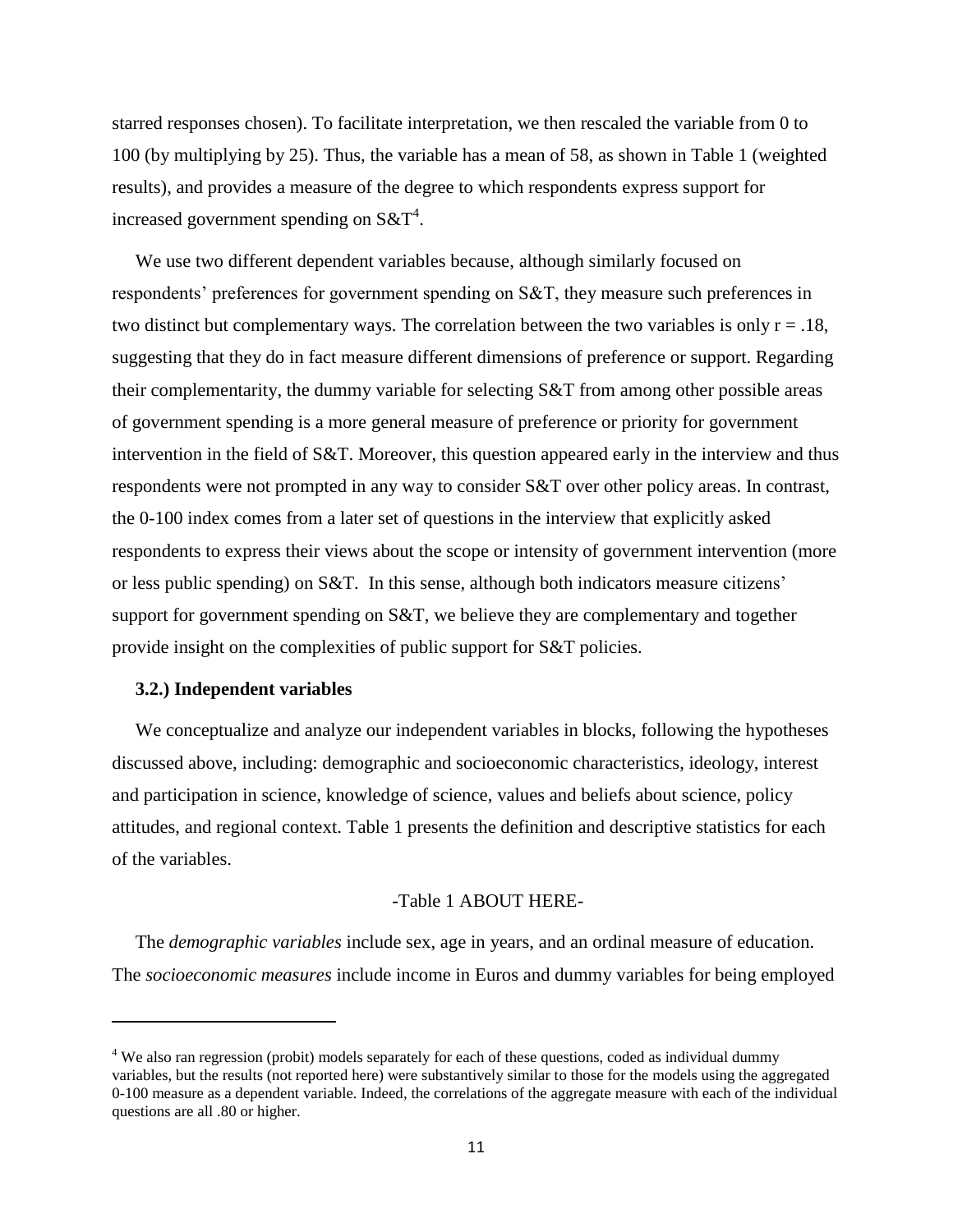and a student. And the *ideology variables* include a dummy variable for practicing Catholics, as well as a measure of political ideology on a 1-10 (left-right) scale.

*Interest and participation in science* was measured by two variables. The first is a direct selfreported level of interest in science on a 1-5 scale (very uninterested to very interested). The other measure comes from a series of yes-no questions that asked respondents if they attended various activities or events in the last year, including the theater, movies, art museums, and also science and technology museums as well as Science Week in Spain (a national series of events dedicated to the promotion of interest in science). Those who visited a science museum or attended a Science Week event were coded as 1, the rest were coded as 0.

We use two measures of *knowledge of science*. The first is a self-reported level of being informed about science on a 1-5 scale (from very uninformed to very informed). The second comes from a series of 10 true-false questions on a card that tested the respondent's actual knowledge of scientific facts<sup>5</sup>. Thus, the variable ranges from 0 (no correct answers) to 10 (all 10 questions answered correctly) and provides a proxy of knowledge of scientific facts. We also include a dummy variable for those with a university degree in science.

*Values and beliefs about science* are addressed from distinct measures. The first is a summated scale of trust or confidence in the work of professional scientists, engineers, and medical doctors. For each of these three professions, respondents indicated on a 1-5 scale whether they valued their work *very little* to *a great deal* (thus the scale ranges from 3-15). Next we constructed an index of respondents' general outlook on the benefits of science composed of the sum of two agree-disagree statements: *Science and technology are the ultimate expression of prosperity in our society; Science and technology serve above all to resolve problems.* In addition, we include in the model a dummy variable from a summary question that asked respondents if, on balance, the positive aspects of science outweigh the negative. Finally, we included a dummy variable that indicated whether respondents believe scientists are motivated primarily by the search for new knowledge and the solution of problems (coded 1 for altruistic motives) or by prestige, money, a flexible schedule, good working conditions, or inertia (all coded 0 for more selfish motives).

 $\overline{a}$ 

<sup>&</sup>lt;sup>5</sup> The card displayed statements such as "the sun rotates around the earth" (false) or "the oxygen we breath comes from plants" (true), following the "textbook" knowledge model. The questionnaire is publicly available (see note 1).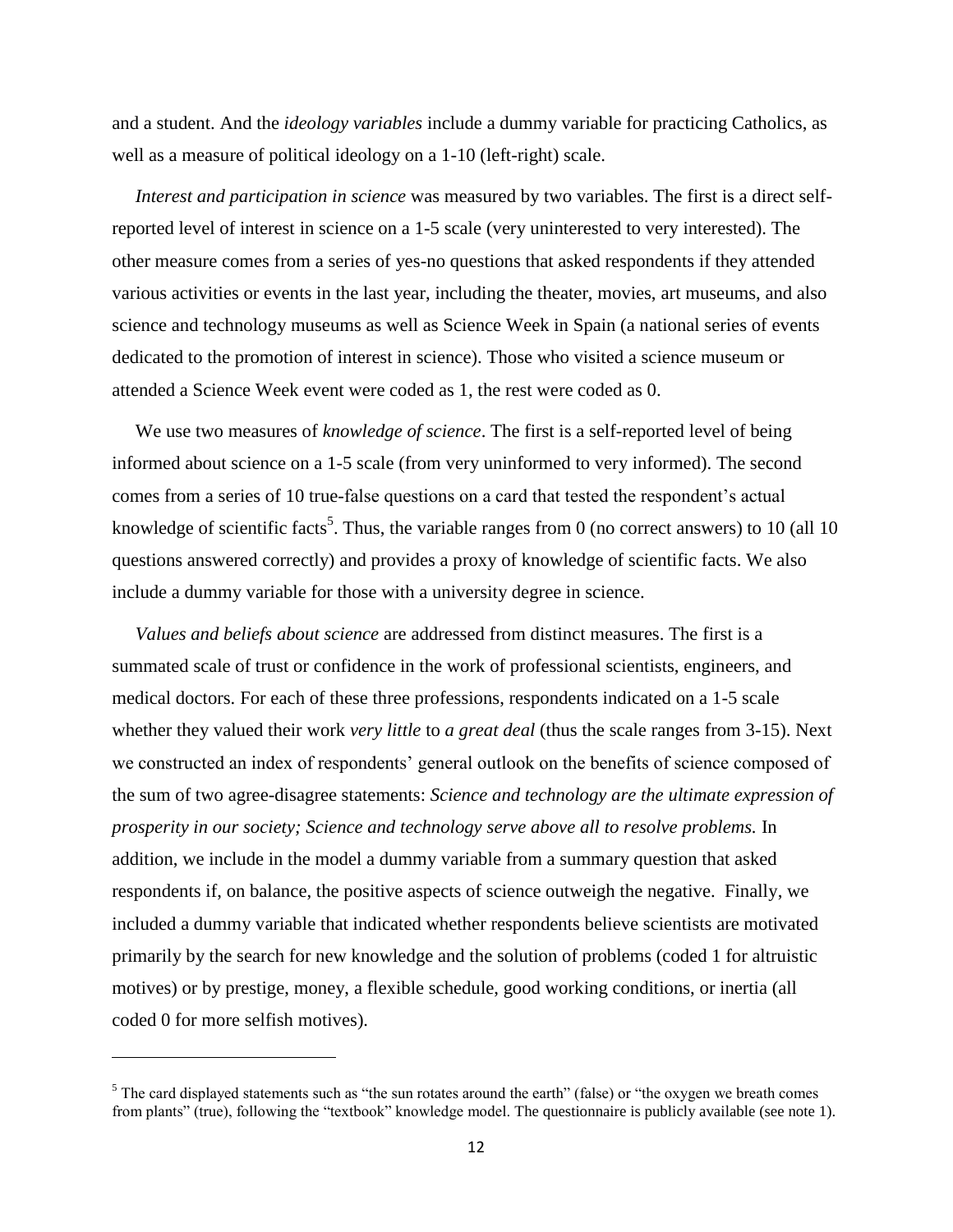*Respondents' interest and attitudes toward public policy* are relevant factors to take into account. The first is a 5-point measure of stated interest in politics and policy, ranging from very uninterested to very interested. The next is a dummy variable from a question that asked about Spain's position, relative to other European countries, with respect to research in S&T. Those who felt Spain was behind other European countries were coded 1, while those who felt Spain was at the same level or more advanced (or did not know) were coded 0. We use this variable as a proxy for awareness of the science policy pressures on Spain relative to the rest of Europe and the policy targets.

Finally, we provide the individual response with a *regional context*. There are 17 regions in Spain which vary a great deal in social, economic, and policy context, and we have the opportunity to control for the effects of different regional variables related to income, position of S&T in the economy, and the role of S&T in regional government budgets. We chose four regional variables for inclusion in the model: GDP per capita, as a measure of the general economic prosperity of the region; research and development as a percent of regional GDP, as measure of the share of the regional economy involved in S&T; percent of the 18-24 population enrolled in university, as a measure of relevance of the knowledge society; and percent of the regional government's budget devoted to S&T, as a measure of the regional government policy commitment. All regional data come from official statistical sources.

Again, the definitions and descriptive statistics for all of these analytical variables can be found in Table 1. It should be noted that, to reduce missing data in the multivariate models, substitution of the mean or median (for ordinal variables) was employed for selected variables with high levels of don't know or no answer (Bauer 1996; Pardo and Calvo 2002). Although the level of missing data in the multivariate models was less than 10 percent, the substitution of missing data provides for more consistency in the size of the sample across analytical models and did not influence the substantive results.

# **4. Analysis and Results**

In our analysis, we first use probit regression to look the predictors of the choice to select S&T spending as a priority for government (a dichotomous variable). Next, we use ordinary least squares (OLS) regression to examine the predictors of explicitly stated support for government spending on S&T, as measure by our 0-100 index (explained above). All of the models are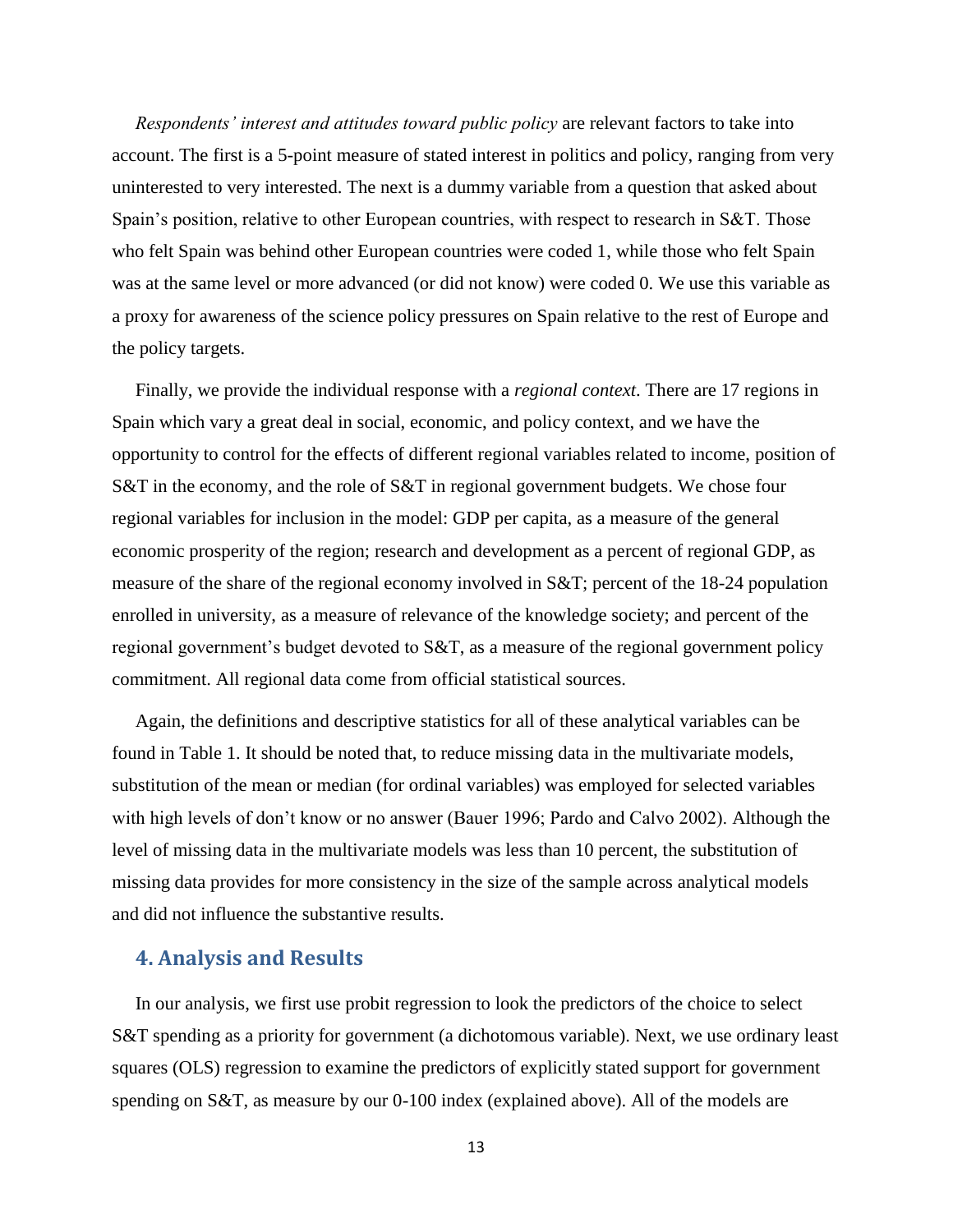estimated using survey weights and clustered (by region) robust standard errors. In both the probit and OLS models, we enter each block of variables (corresponding to the sets of hypotheses presented in section 2) in a cumulative fashion to show how the results change (or remain stable), depending on the inclusion of other variables, allowing us to probe for possible evidence of mediation. The ordering of blocks reflects the presumed causal order of variables. We maintained non-significant variables because they were theoretically relevant and to make the models more directly comparable, in terms of specification.

## -Table 2 ABOUT HERE-

Table 2 shows the results of our probit models predicting the proportion of respondents who selected S&T as a preferred area for government spending, with the coefficients shown in the form of a change in probability of  $Y=1$  (for a one unit increase in X, with the other independent variables fixed at their means)<sup>6</sup>. As the basic demographic Model 1 in Table 2 shows, females are less likely than males to select science and technology as a preferred area for government spending. Respondents with higher levels of education are more likely to select S&T, as are those who are employed and those who are students. Model 2 adds the two indicators of ideology, only one of which is significant: respondents on the right politically are less likely to select science and technology as a preferred area for government spending. Both models explain only about 6 percent of variance in the dependent variable (pseudo R-squared).

Model 3 adds the two measures of interest and participation in science, both of which are strong and statistically significant predictors; explained variance more than doubles from the previous models, to nearly 13 percent. The coefficients indicate that respondents who express an explicit interest in science as well as those who report being actively interested (by attending science museums and events) are much more likely to choose S&T as a preferred area for government spending. It should be noted that the coefficient on gender is no longer significant in this model, suggesting that interest in science is a mediator of the gender effect observed in the previous models. Similarly, interest in science also appears to be a mediator of the student effect, which also disappears in this model.

 $\overline{\phantom{a}}$ 

 $<sup>6</sup>$  Based on the dprobit command in Stata 11.</sup>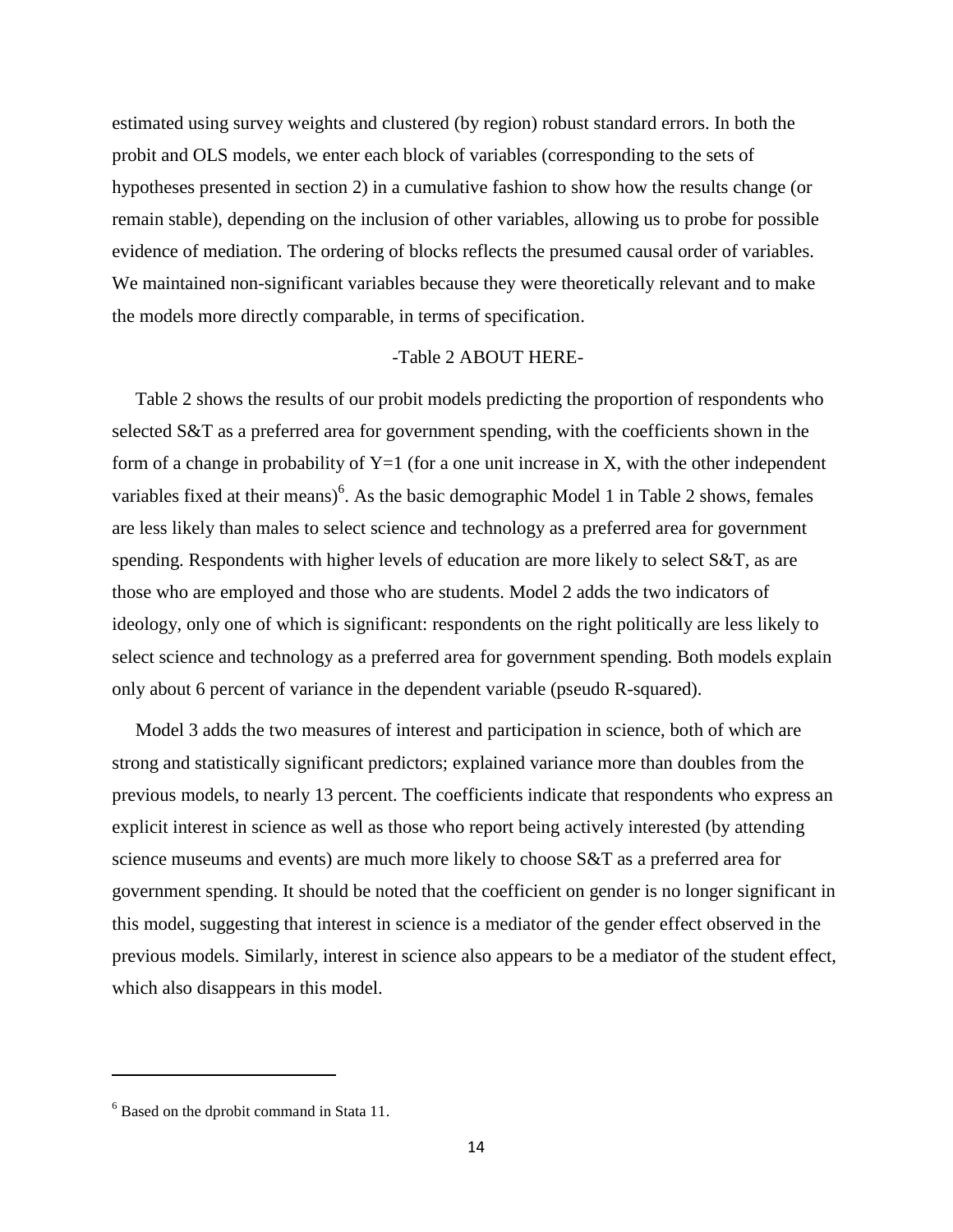Model 4 adds the indicators of knowledge of science, all of which are statistically significant predictors. Respondents who say they are informed about science, those who score objectively higher on the 10-item battery of science knowledge questions, and those with a science degree are all more likely to select S&T as a preferred area for government spending. Explained variance rises a bit to just under 14 percent in this model.

The next model, Model 5, includes the addition of values and beliefs about science, two of which turn out to be significant although not especially strong predictors. Respondents who believe that the benefits of science generally outweigh the dangers, and those who believe that scientists are motivated primarily by altruistic purposes, are more likely to select S&T as a preferred area for government spending. Moving on to Model 6, neither of the two policy attitudes—interest in politics/policy and holding the view that Spain is behind the EU average in S&T—turn out to be important predictors. Explained variance remains a little over 14 percent in both models.

Finally, Model 7 includes the regional context variables, two of which are significant. As expected, respondents are more likely to choose S&T as a preferred area for government spending in regions in which the regional government dedicates a greater share of its resources to S&T. But respondents in regions in which a greater percentage of young adults are enrolled in university turn out to be less likely to select S&T as a spending area. This final model, which includes all of the predictors, explains nearly 15 percent of variance in the dependent variable.

#### -Table 3 ABOUR HERE-

Table 3 presents the results of our ordinary least squares (OLS) models predicting the degree to which respondents express support for government spending on S&T, as measure by our 0- 100 index (explained above). Although expressed support for science and technology spending by government would seem very similar to choosing S&T as a preferred area for government spending (from a list of other government spending areas), as noted earlier these two dependent variables actually measure different dimensions of public preference or support. Thus, although we would expect some similarities to the previous results, the array of significant predictors is likely to be different in these models.

Model 1 of Table 3 includes the basic demographic and socioeconomic predictors. Similar to the previous set of results, females are less likely than men to express support for government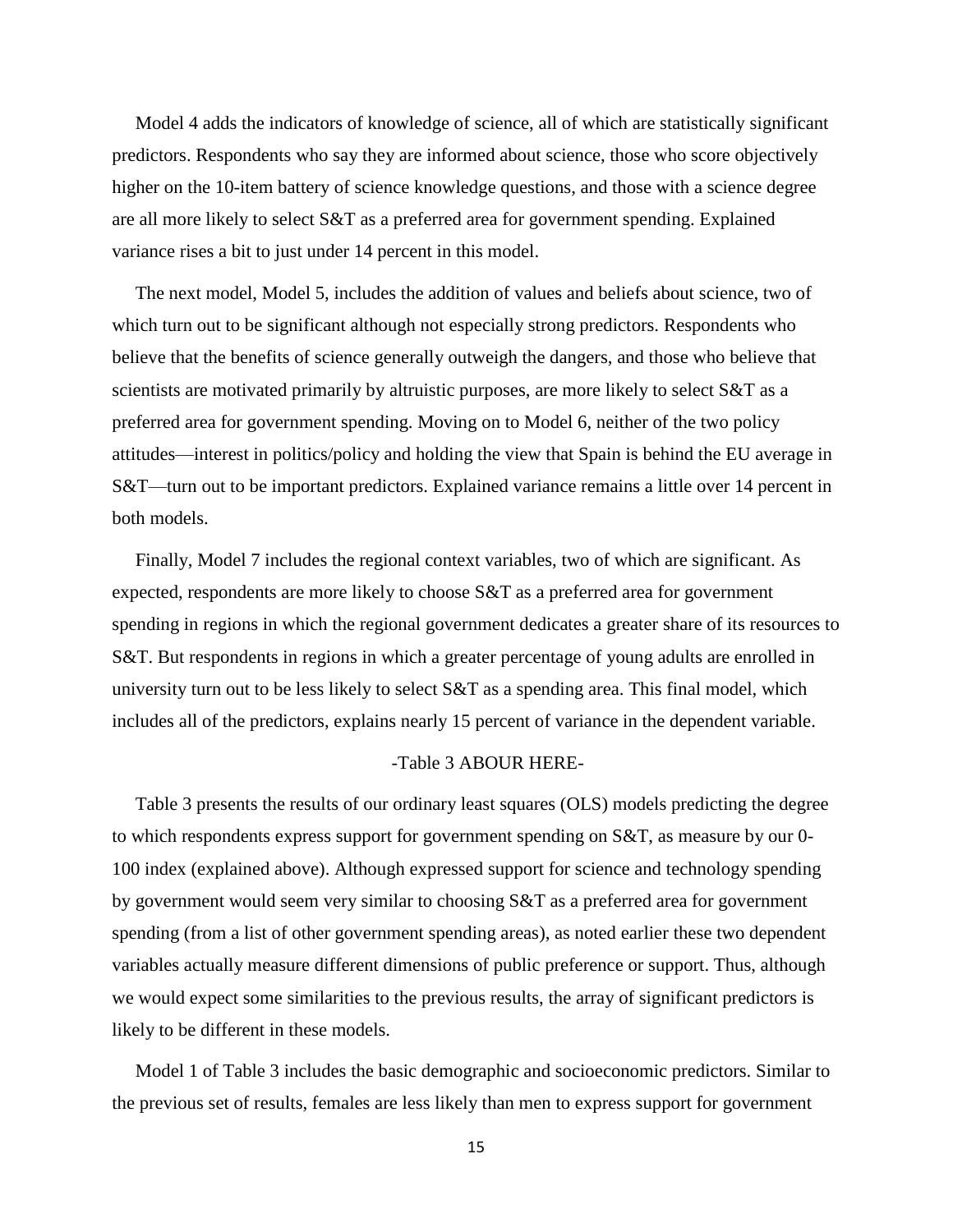spending on S&T. And respondents with higher levels of education are more likely to express such support. Model 2 adds the ideology variables, neither of which turn out to be significant predictors. In contrast to the previous results, political ideology is not related to express support for strengthening S&T spending by government. The explained variance (R-squared) in both models is about 9 percent.

Model 3 adds in the two measures of interest and participation in science, and consistent with the previous findings both are significant and strong predictors. Specifically, respondents with a self-stated interest in science and those with an active participation are much more likely to express support for government spending on S&T. In contrast to the previous results, however, interest does not fully mediate the gender effect.

Model 4 adds the measures of knowledge of science, and only objectively assessed knowledge of science (using the 10 factual questions) is positively related to support for S&T spending. Having a science degree has a negative association. And being informed, as selfreported, is unrelated to support. The explained variance rises to 15 percent. With both interest and knowledge of science now in the model, the gender effect diminishes below statistical significance. This suggests that, in the case of expressed support for S&T spending, knowledge of science (along with interest in science) mediates the gender difference in support.

Model 5 adds the four measures of values and beliefs, three of which are statistically significant predictors. Respondents with a generally positive outlook on the benefits of science, those who believe the benefits outweigh the harms, and those who believe scientists have altruistic motives are all more likely to express support for government spending on S&T; the explained variance increase to nearly 18 percent in this model.

Model 6 adds policy attitudes, and the striking result here is a large effect for viewing Spain as behind the EU in S&T. Specifically, respondents who see Spain as lagging the EU are 12 points more likely to support government spending on science and technology. Curiously, this variable was not a significant predictor at all in the previous models of S&T as a spending priority (Table 2). General interest in politics and policy is not associated with such support, as before. The explained variance rises to over 20 percent.

Finally, Model 7 adds in the regional context variables, only one of which is statistically significant. Respondents in regions in which the regional governments devotes a greater share of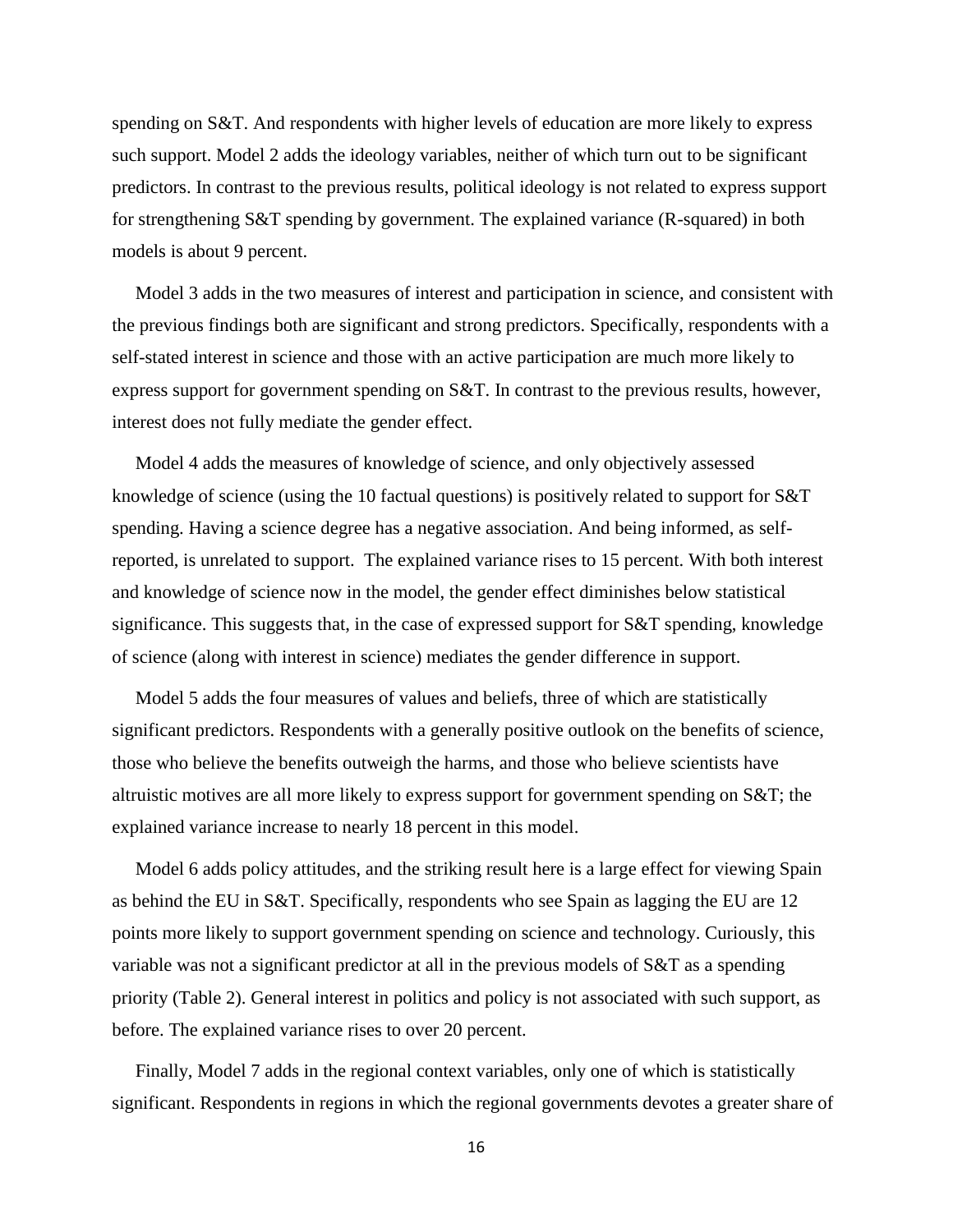the budget to S&T express less, rather than more, support for government spending on science and technology. None of the other regional variables are significant, and the explained variance goes up a bit to 21 percent.

# **5. Discussion and conclusions**

Our study has examined the predictors of public support for government S&T spending. Due to the limited scope of the few studies on this specific topic, we have constructed our hypotheses resorting to two well-established streams of research and we contend that support for S&T can be explained by some of the same factors that explain general attitudes towards science and account for support for other public policies. Our results help to shed light on some of the factors that may explain public support for S&T spending and can also contribute to these two strands of literature.

Firstly, our findings bear on the debate on the determinants of public attitudes toward S&T spending. Only to a certain extent can it still be assumed that citizens who have positive attitudes toward S&T are always more supportive of spending public resources on the sector. Comparing our two models (Tables 2 and 3), there are several variables which are clear and consistent predictors of the support for both science and government S&T spending: respondent's educational level, interest and knowledge in S&T, and having positive values and views of science. Interestingly, the role of other explanatory variables varies with the way support for public spending on S&T is measured. Having a science degree, being a student, and living in a region with a higher public budget allocated to science and technology all show varying effects, depending on the model; on the one hand, those citizens show a preference for spending on these policies vis-à-vis others but, on the other, they are less supportive of additional public spending (or more flexible with possible budget reductions) in science and technology. This finding is consistent with previous research showing that more informed and knowledgeable people have stronger opinions (Pardo & Calvo 2002, 2004) and their attitudes could appears as ambivalent because of the complexity of the assessment as an interaction between information and values. Additionally, the explanation could be that these citizens might be more aware of the efforts that governments have already made in the sector in recent years and thus might believe that spending is sufficient for the moment; as we discussed earlier, citizens are able to adjust their preferences in response to changes in budget allocations for different policies. This finding could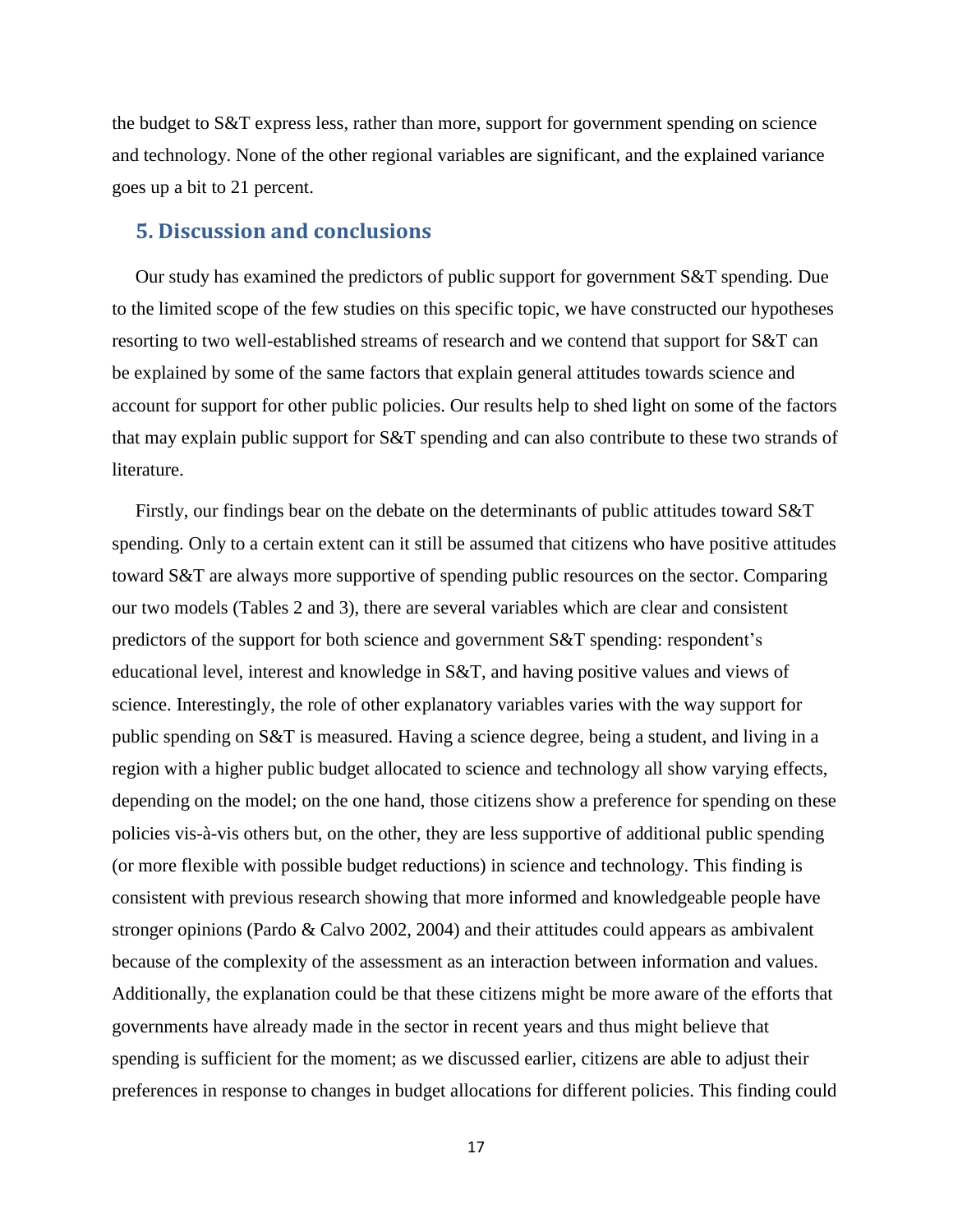also be connected with the so called *thermostat effect*: when spending reaches a threshold, citizens' support for additional public spending may moderate in response.

Interestingly, political ideology and religious beliefs are only relevant to explaining S&T as a priority government spending area, but not when citizens are asked directly about their support for S&T government intervention as a decision to allocate more resources. In this case, being more knowledgeable and informed appears to have a negative effect on support, in the same way that in more develop countries in the EU support for science appears more ambiguous. Similarly, in Spanish regions with higher budget for S&T people do not support increases in S&T budgets.<sup>7</sup>

Several variables (level of education, largely ideology, interest and knowledge in S&T, and having positive values and views of science) emerged in our study as having some potential to explain citizens' support for science and technology spending. To start with socio-demographic factors our results confirm that those people with higher levels of education are more likely to select S&T policy as a priority and to support increased public spending in this area. Although educated people sometimes appear ambivalent concerning science and often have stronger attitudes (Pardo & Calvo 2002), more educated individuals seem more aware of the importance of public expenditure in this policy area (Miller et al 1997), as well as related policy areas such as education or culture (Carrillo and Tamayo 2011). On the other hand, comparing Tables 2 and 3, our results confirm that age or level of household income are not significant. Although the basic demographic models indicate that women are generally less supportive of spending on S&T than men, when other variables are included in the model sex was no longer significant. This suggests that the gender difference in support for spending on S&T is perhaps due to sex differences in other variables (Hayes & Tariq 2002), such as interest in or knowledge of science. Our results show that citizens on the political left and those with weaker religious beliefs are more supportive of the choice of S&T for more government spending<sup>8</sup>.

 $\overline{a}$ 

 $<sup>7</sup>$  In any case, we must be very cautious with these results since we only have 17 regions and the heterogeneity is less</sup> than between EU countries. Moreover, additional observations, or data at different points of time, would be needed to refine and qualify these findings. Regarding the other two variables related to the prosperity of the region, GDP per capita and share of the regional economy involved in S&T, they do not have significant effects.<br><sup>8</sup> Perhaps those on the political right were less likely to select S&T because the list of choices offered in the survey

included policies associated with the usual preferences of conservatives, in particular security, justice, and public works. For citizens on the left, however, the list offered in the survey did not include health, education and pensions, among others, which are often preferences associated with progressives; thus, the significant effect of political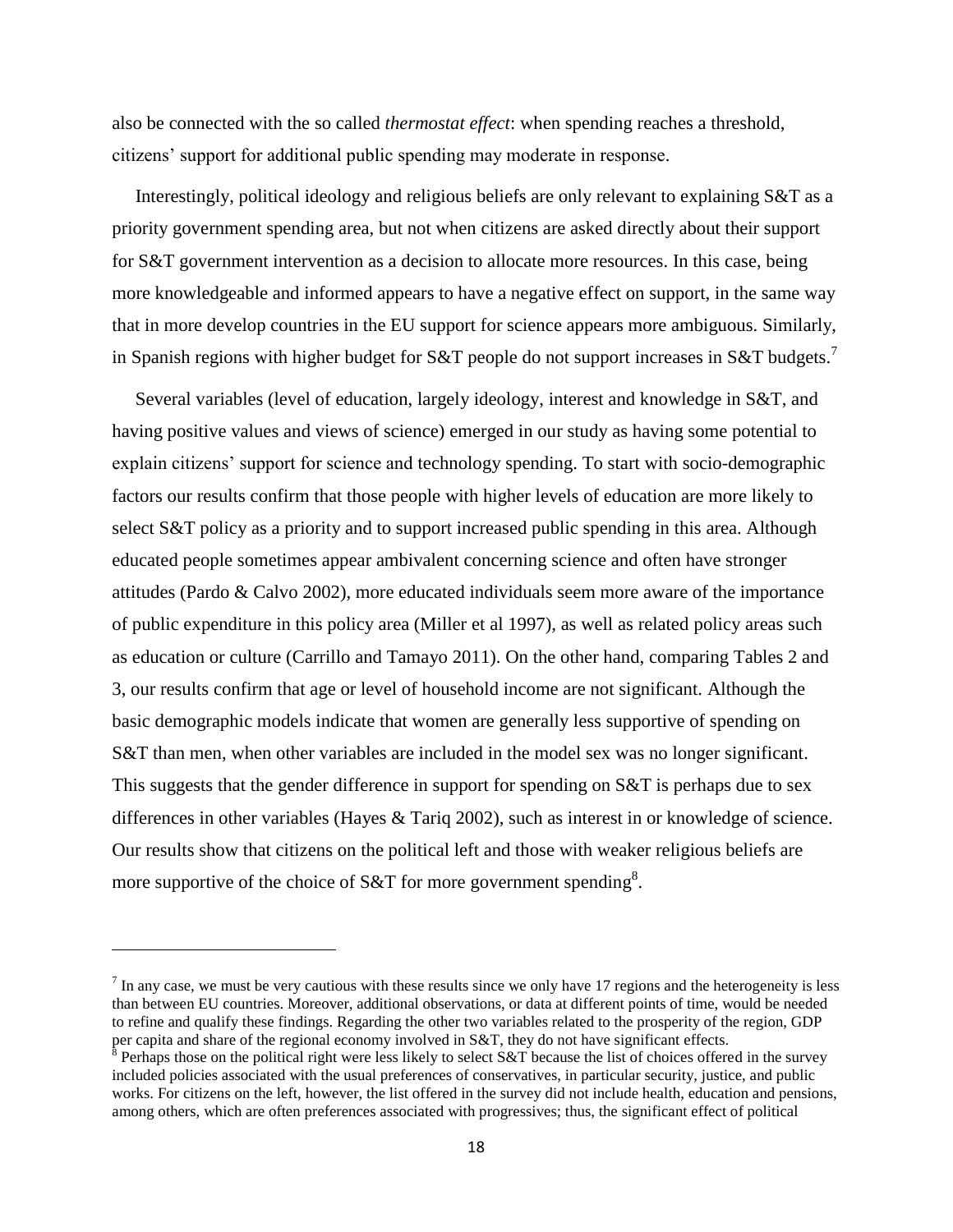Interest and participation have a significant effect on public support for government S&T spending. The coefficients of both the probit and OLS models are highly significant, even when controlling for other variables and the magnitude of the effect is noteworthy. Thus, our findings are consistent with those of Muñoz et al. (2012) who also found interest in science to be a strong predictor of support for government S&T spending, although in our study interest is just one of several important predictors.

Regarding citizens' knowledge about science, respondents cognizant of science issues were more likely to select S&T as their preferred area for public spending. In contrast to the effect of having a degree that we mentioned above, the effect of the "textbook" knowledge of science (the 1-10 index of knowing scientific facts), which is not significant in the choice of S&T spending over other areas, become significant as a predictor of expressed support for government S&T spending. Regarding values and beliefs, more positive values and beliefs about science do indeed have a positive effect on support for government S&T spending. But again citizens were asked about their support of public spending on S&T in general, as well as their values and beliefs about science in general, and not asked about specific research programs, which could possibly result in more ambivalent positions. It is interesting that science values and beliefs produce effects in the same directions in both models (probit and OLS), with most of the effects appearing significant except for one (trust in science professionals). Thus, those that believe that the benefits of S&T are positive both select science and technology as a priority area and explicitly support increased spending in this policy area.

Interest in politics and policy issues did not have a significant effect on support for S&T spending. However, seeing Spain as lagging behind other countries in the EU in terms of S&T was a significant and strong predictor of expressed support for increases in government S&T spending, highlighting again the relationship between knowledge (in this case of a policy situation) and the general demand for increasing government efforts to cope with the problem. The connection disappears, however, when the issue becomes a matter of choosing and selecting S&T policy over other areas of government spending.

 $\overline{a}$ 

ideology may be somewhat of an artefact of the design of the questionnaire in a way that enhanced the visibility of science and technology policy.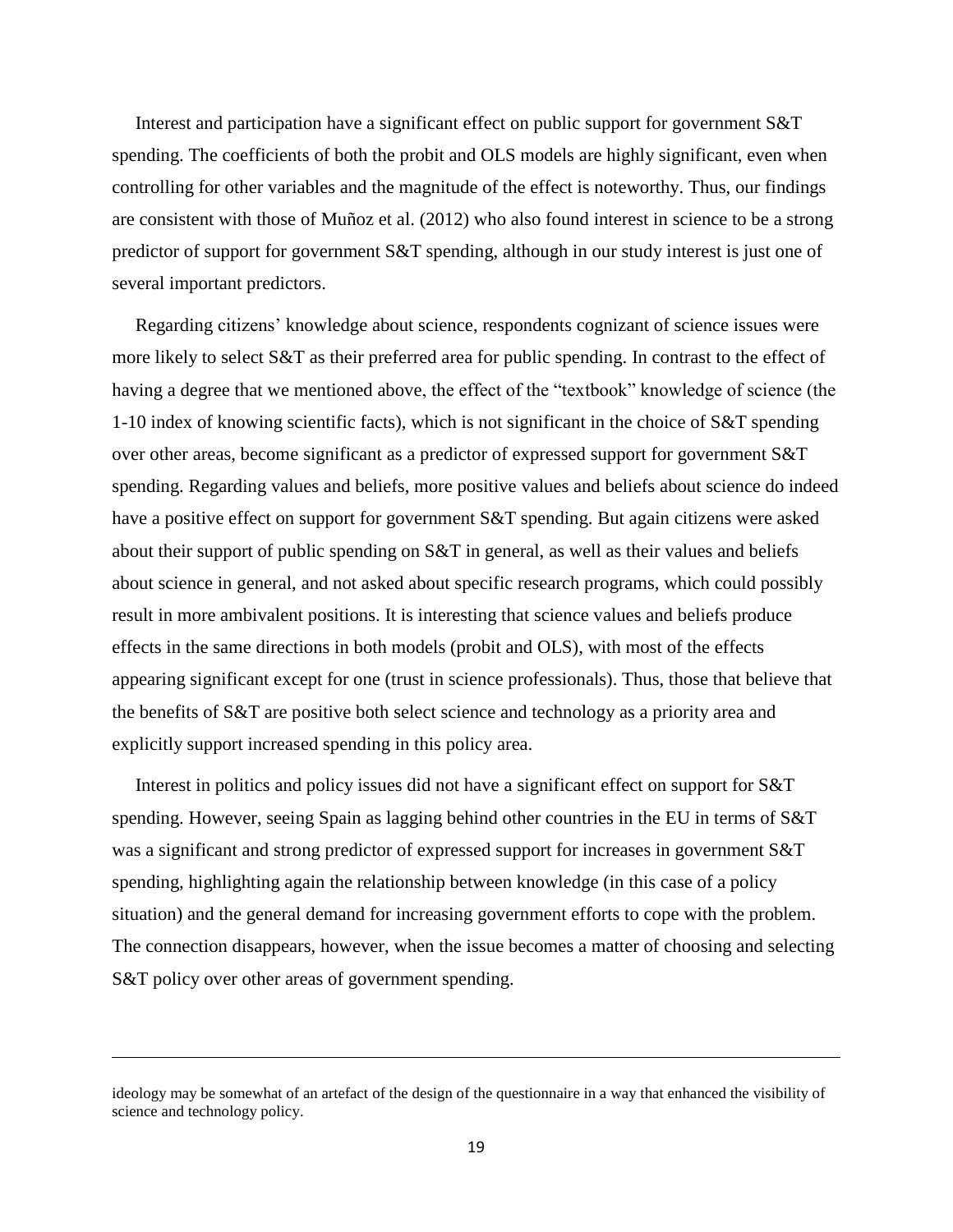Secondly, our findings also touch on the debates within the literature on citizens' attitudes toward government spending which have focused particularly on social welfare policies. Regarding social policies, socioeconomic interest and ideological variables have been established as the main determinants of citizens' support. Concerning S&T policies, some other variables turn out to be more important. Our results suggest the usefulness of considering additional variables regarding social welfare policies such as measures of knowledge of this kind of policy sector (health or education, for example) or the perception of the relative position of the country with respect to competitor nations in the specific policy domain.

There are, of course, a number of caveats and limitations to our study that should be pointed out. To begin with, our findings, based on data from Spain, may not necessarily generalize to other countries, although that is a question for future empirical research in other national contexts regarding support for government expenditure in S&T. Moreover, the survey was conducted during the height of a period of rapid economic expansion and a few years before the onset of the European economic and debt crisis. Certainly, attitudes toward science and public spending in a time of crisis and austerity may be different than those expressed in a time of prosperity. Moreover, a recent paper by Sanz-Menéndez and Van Ryzin (2013) suggests that interest in and support for science and technology may have even increased after the crisis, perhaps because people look to S&T policy and spending as a way to grow new industries and escape an economic downturn. In any event, given the profound changes in the Spanish economy and society stemming from the crisis, it remains to be seen if the predictors we have identified here continue to be important over time.

Another, methodological limitation is that the questions used to construct the index of expressed support for S&T spending were placed later in the interview, so that respondents were well aware that it was a survey about science and technology and had time to reflect on the issue. In other words, the measure of expressed support for S&T spending may well suffer from a social desirability bias, which may explain some of the differences we found across models. Also the way of measuring the choice of support of S&T expenditure could be considered biased, because it excluded key areas of social expenditure. When confronted with more pressing priorities such as jobs and cuts in social policies, citizens may well change their priorities in terms of government action. The priority assigned to welfare policies, especially those related with unemployment protection and the fight against social exclusion, certainly would increase in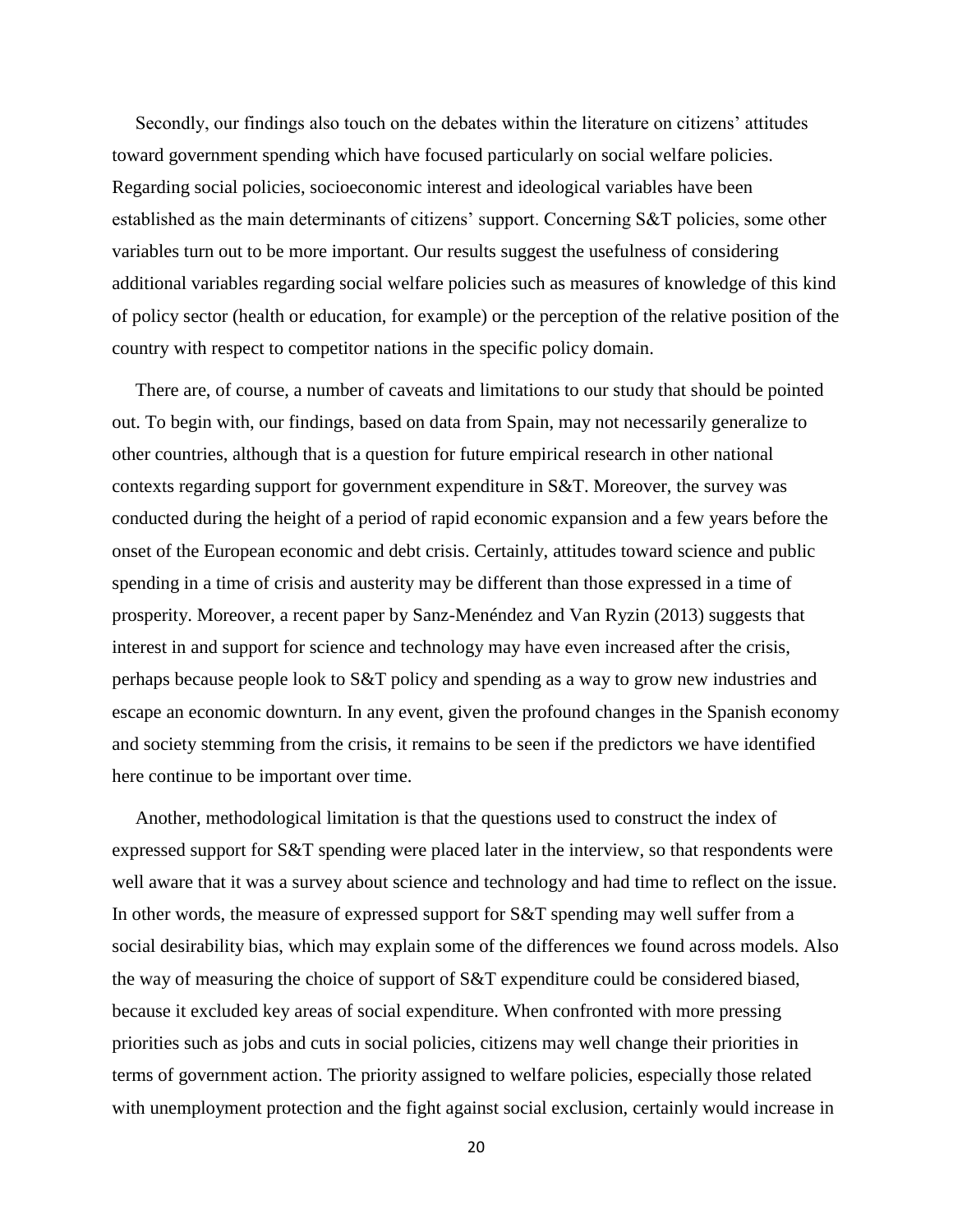times of crisis. In contrast, other policies, such are security, defense or environmental protection, tend to see a reduction in the priority attributed by citizens and in the assessment regarding the allocation of government resources. These patterns are also present in the Spanish situation (Calzada and Del Pino 2013).

A more fundamental methodological limitation is that we used measures from a crosssectional survey in which the causal order of many of the variables remains uncertain. But we would argue that the background demographic and socioeconomic factors, ideology, interest and knowledge of science, and even values and beliefs about science are likely to have been established relatively early in a person's life and thus can be viewed as valid antecedents of support for government S&T spending. Still, it is possible that there remain some omitted variables that are common causes of both general attitudes toward science and specific preferences for government S&T spending that may be biasing our results (Remler and Van Ryzin 2011). Thus, our results should be viewed as evidence of statistical associations that suggest ideas about possible causal explanations, rather than a firm demonstration of causation as such.

Future research might help to further account for support for S&T policies. The data collection referred to a time in which growth and positive economic conditions favoured the general perception of a bigger role for government expenditure; the impact of the crisis could have changed the external conditions of public opinion in profound ways. For example, the crisis has been associated with a reduction of public support for environmental policies (Scruggs and Benegal 2012), even if the effects of the crisis on expenditure preferences and support for S&T seem to suggest an increase in support (Sanz-Menéndez and Van Ryzin 2013). Thus, it would be useful to reflect on several issues and improve the research design through various means: It would be useful to include several countries and regions in our analysis, with different economic and cultural features, as well as different policy trajectories in science and technology. At the same time, more observations of the same country, at different points in time, would be needed to confirm some of our findings, for example, regarding the thermostat effect (that is to say, the relationship between the co-variation of public budgets and citizens' preferences about public spending on S&T). Moreover, a larger series of data would allow us to observe differences between contexts of economic prosperity and crisis. In times of crisis, for example, citizens preferences usually alter, prioritizing welfare policies (health, education and pensions) and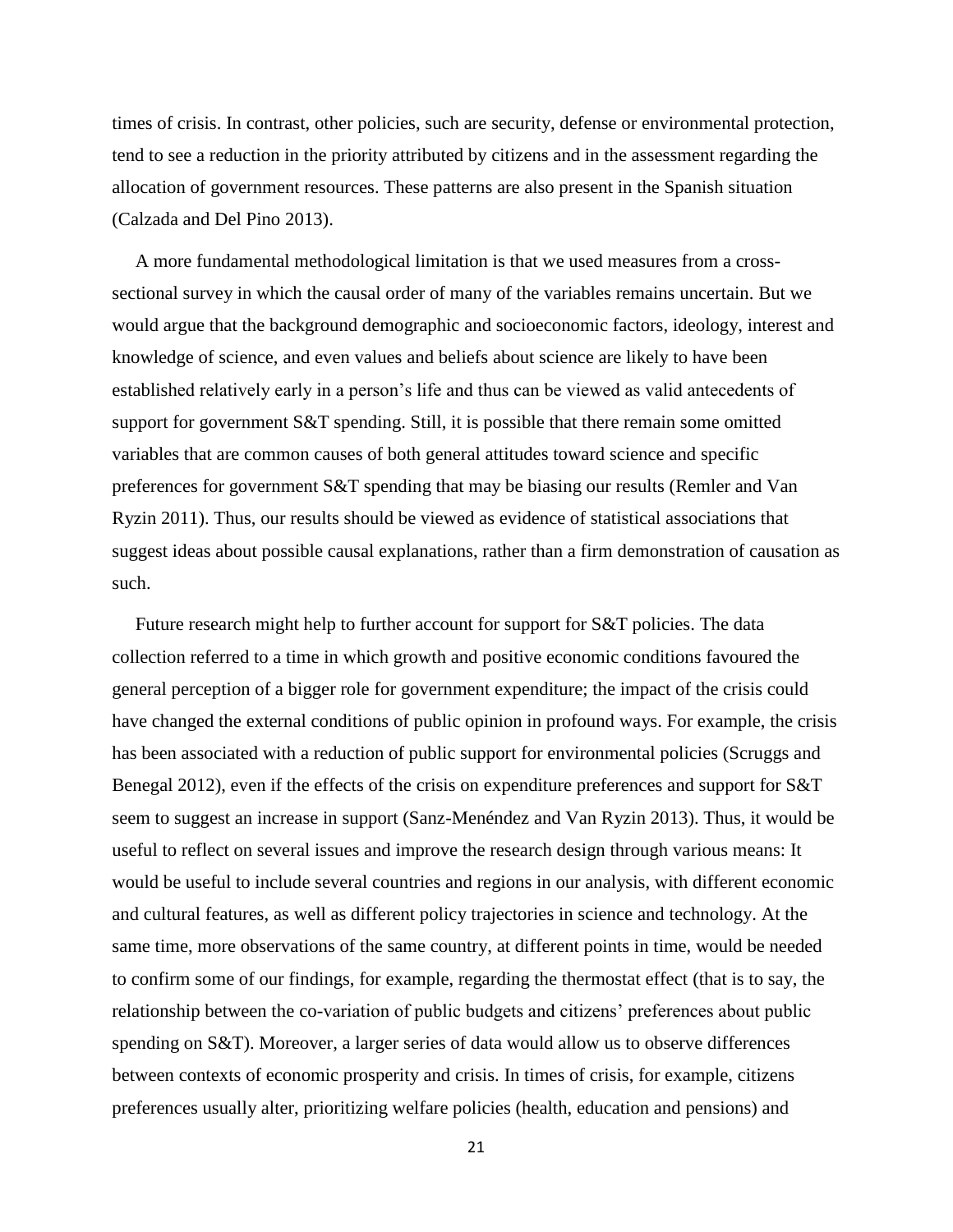weakening support for public spending in other policy areas (Del Pino et al. 2011). Finally, our findings could have been different had we asked for spending preferences regarding specific research programmes or areas inside S&T. Further research should concentrate on support for these programs, which are sometimes more controversial in public discussion.

#### **Funding**

This work was supported by the Spanish National R&D Plan (Ministry of Science and Innovation [grant CS0-2008-03100] and Ministry of Economic Affairs and Competitiveness [grant CS0-2011- CSO2011- 29431] and the 2011 CSIC-IPP Short Term Visiting Fellows Program (IPP-2011-VF-03) that partially funded a short term visit of Gregg G. Van Ryzin to Madrid.

#### **Acknowledgements**

An early draft of this paper was presented at Eu-SPRI Annual Conference 2012 held in Karlsruhe 12-13 June; we thank participants for the comments and criticisms and to Jose Luis Lujan and Jesus Rey and the Science and Public Policy reviewers for comments and suggestions. We also thank the *Centro de Investigaciones Sociológicas (CIS)* and the *Fundación Española para la Ciencia y Tecnología* (FECYT) for providing us access to the data of the *Encuesta de Percepción Pública de la Ciencia 2006.*

## **References**

- Allum, N.; Sturgis, P.; Tabourazi, D.; Brunton-Smith, I. (2008) 'Science knowledge and attitudes across cultures: a meta-analysis´, *Public Understanding of Science,* 17(1): 35-54.
- Anichini, G.; de Cheveigne S. (2012) 'Overview of research related to science in society in Europe´, *Science and Public Policy*, 39 (6): 701–709
- Andreβ, H.-J.; Heinen, T. (2001) 'Four World of Welfare State Attitudes? A Comparison of Germany, Norway and United States´, *European Sociological Review,* 17(4): 337-356.
- Bauer, M. (1996) 'Socio-demographic correlates of DK-responses in knowledge surveys: self-attributed ignorance of science´. *Social Science Information,* 35(1): 39-68.
- Bauer, M. W. (2002) 'Controversial medical and agri-food biotechnology: A cultivation analysis´, *Public Understanding of Science,* 11(2): 93-111.
- Bauer, M. W. (2009) 'The Evolution of Public Understanding of Science--Discourse and Comparative Evidence´, *Science, Technology & Society*, 14(2): 221-240.
- Bauer, M. W.; Allum, N.; Miller, S. (2007) 'What can we learn from 25 years of PUS survey research? Liberating and expanding the agenda´, *Public Understanding of Science,* 16(1): 79-95.
- Bauer, M.; Durant, J.; Evans, G. (1994) 'European Public Perceptions of Science´, *International Journal of Public Opinion Research*, 6(2): 163-186.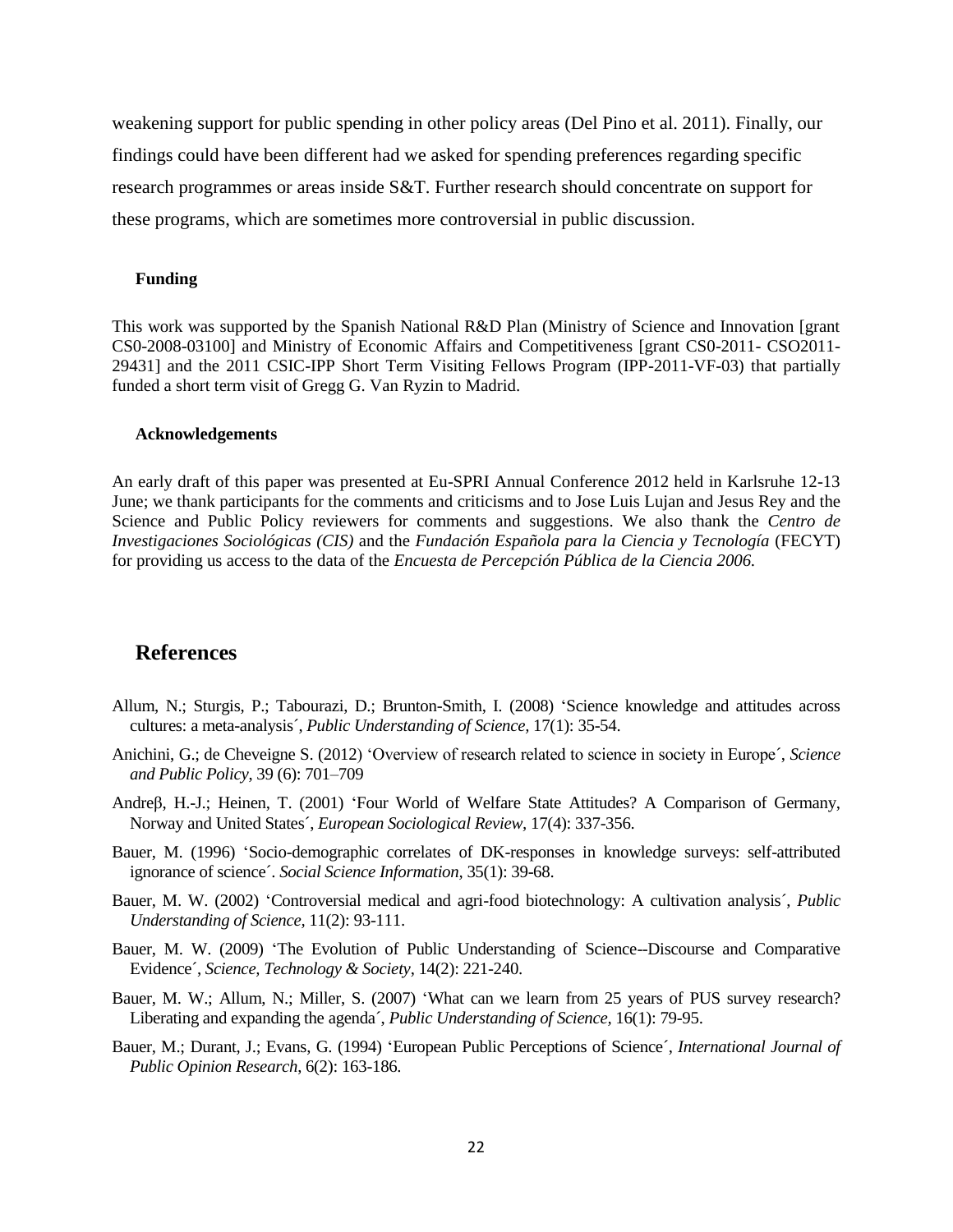- Birdsall, W. C. (1995) 'A Study of Demand for Public Goods', in R. A. Musgrave (comp.) *Essays in Fiscal Federalism*. Washington: The Brookings Institutions, pp. 235-294.
- Blekesaune, M.; Quadagno, J. (2003) 'Public Attitudes toward Welfare State Policies: A Comparative Analysis of 24 Nations", *European Sociological Review,* 19 (5): 415-427.
- Brossard, D.; Nisbet, M.C. (2007) 'Deference to scientific authority among a low information public: understanding U.S. Opinions on agricultural Biotechnology", *International Journal of Public Opinion Research,* 19 (1) 24-52.
- Burstein, P. (1998) 'Bringing the Public Back In: Should Sociologists Consider the Impact of Public Opinion on Public Policy?', *Social Forces* 77 (1): 27-62.Burstein, P. (2003) ´The Impact of Public Opinion on Public Policy: A Review and an Agenda'. *Political Research Quarterly*, 56 (1): 29-40.
- Calzada, I.; del Pino, E. (2011) 'Are Spaniards Different? European Convergence and Regional Divergence in the Evaluation of the Welfare State', in Guillén, A.M.; León, M. (eds.), *The Spanish Welfare State in European Context*. Farnham: Ashgate, pp. 139-65.
- Calzada, I.; Del Pino, E. (2013) **'**Algo cambia, algo permanece: los españoles ante el gasto público, el gasto social y los impuestos durante la crisis (2008-2012)', *Revista Presupuesto y Gasto Publico*, 71: 165-186..
- Carrillo, E.; Tamayo, M. (2011) 'La formación de las preferencias de gasto público: Un análisis comparado por políticas públicas', *Frontera Norte*, 23, 25, 193-230.
- Critchley, C. R. (2008) 'Public opinion and trust in scientists: the role of the research context, and the perceived motivation of stem cell researchers', *Public Understanding of Science*, 17(3): 309-327.
- Delli Carpini, M. X.; Keeter, S. (1996) *What Americans know about politics and why it matters,* New Haven, Yale University Press.
- Del Pino, E., Díaz, J. M.; Palop, P. (2011) *La administración a juicio de los ciudadanos: actitudes hacia el gasto público*. Madrid: AEVAL [http://www.aeval.es/comun/pdf/calidad/Informe\\_Percepcion\\_2011.pdf.](http://www.aeval.es/comun/pdf/calidad/Informe_Percepcion_2011.pdf) (accessed on March 23rd 2013)
- Durant, J., Bauer, M., Gaskell, G., Midden, C., Liakopoulos, M.; Scholten, L. (2000) 'Two Cultures of Public Understanding of Science and Technology in Europe'. In Dierkes, M.; von Grote, C. (eds.) *Between Understanding and Trust. The Public, Science and Technology*, London: Routledge (reprint 2003). pp.131- 156.
- Evans, G.; Durant, J. (1994). 'The relationships between knowledge and attitudes in the public understanding of science in Britain', *Public Understanding of Science*, 4(1), 57-74.
- Free, Ll. A.; Cantril, H. (1967) *The Policial Beliefs of Americans: A Study of Public Opinion*. New Brunswick, N. J.: Rutgerts University Press.
- Gaskell, G., Allum, N. Wagner, W.; Kronberger, N. Torgersen, H.; Hampel, J., Bardes, J. (2004) 'GM Foods and the Misperception of Risk Perception', *Risk Analysis*, 24 (1): 185-194.
- Gaskell, G.; Bauer, M.W., Durant, M.; Allum, N.C. (1999) 'World apart? The reception of genetically modified foods in Europe and in U.S.', *Science*, 285, 384-387.
- Gupta, N.; Fischer, A.R.H.; Frewer, L.J. (2012) 'Socio-psychological determinants of public acceptance of technologies: a review', *Public Understanding of Science,* 21(7): 782.795.
- Hayes, B.C. & Tariq, V.N. (2002) 'Gender differences in scientific knowledge and attitudes towards science: a comparatives study of four Anglo-American nations', *Public Understanding of Science,* 9 (4), 433-447.
- Inglehart, R. (1990) *Culture shift in advanced industrial society,* Princeton N. J.: Princeton University Press.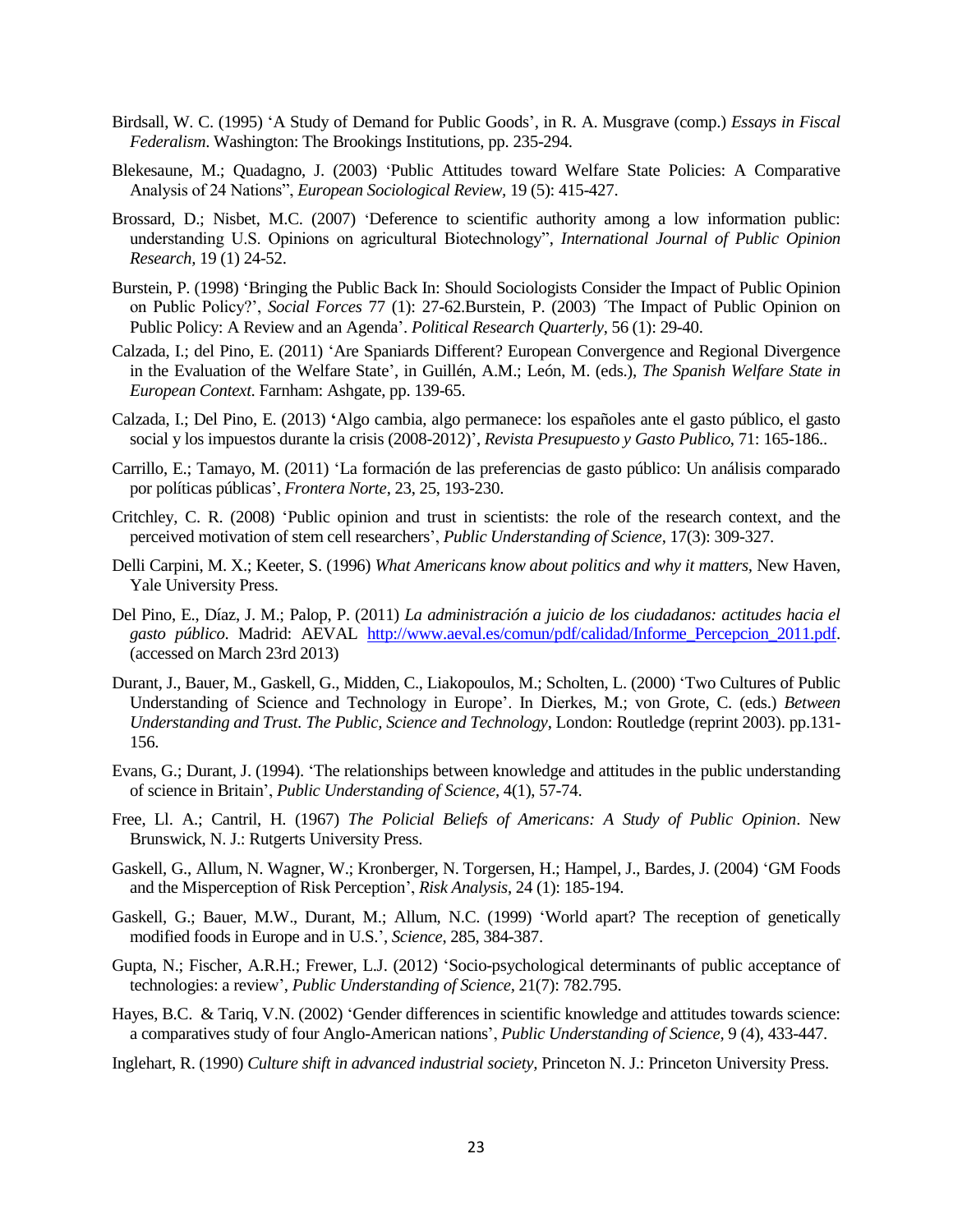- Jacoby, W. G. (1994) 'Public Attitudes toward Government Spending', *American Journal of Political Science*, 38 (2): 336-361.
- Jacoby, W. G. (2000) 'Issue Framing and Public Opinion on Government Spending', *American Journal of Political Science*, 44, 4, 750-767.
- Legge Jr., J. S.; Durant, R. F. (2010) 'Public Opinion, Risk Assessment, and Biotechnology: Lessons from Attitudes toward Genetically Modified Foods in the European Union'. *Review of Policy Research*, 27 (1): 59–76.
- Linos, K., West, M. (2003) 'Self- interest, Social Beliefs and Attitudes to the Redistribution', *European Sociological Review*, 19 (4): 393-409.
- Lujan, J. L.; Todt, O. (2000). 'Perceptions, Attitudes and ethical Valuations: the Ambivalence of the Public Image of Biotechnology in Spain', *Public Understanding of Science,* 9 (4): 383-392.
- Miller, J. D. (1983a) 'Scientific Literacy: A Conceptual and Empirical Review', *Daedalus,* 112 (2): 29-48.
- Miller, J. D. (1983b) *The American people and science policy. The role of public attitudes in the policy process*. New York: Pergamon Press.
- Miller, J. D. (1998) 'The measurement of civic scientific literacy', *Public Understanding of Science*, 7 (3): 203-223.
- Miller, J.D. (2004) 'Public Understanding of, and Attitudes toward, Scientific Research: What we know and What we need to know', *Public Understanding of Science*, 13 (3): 273-294.
- Miller, J.D., Pardo, R.; Niwa, F. (1997) *Public perceptions of science and technology. A comparative study of the European Union, the United States, Japan and Canada.* Madrid: Fundación BBV
- Monroe, A. D. (1979) 'Consistency between Public Preferences and National Policy Decisions', *American Politics Research,* 7 (1): 3-19.
- Muñoz, A.; Moreno, C.; Luján, J. L. (2012) 'Who is willing to pay for science? On the relationship public perceptions of science and the attitude to public funding of science', *Public Understanding of Science,* 21 (2): 242-253.
- Muñoz, A.; Moreno, C.(2013) 'Actitud hacia la financiación pública de la ciencia. Un estudio comparativo en el contexto latinoamericano', *Sistema* 230: 55-73.
- Nelson, R.R.; Roemer P.M. (1996) 'Science, Economic Growth and Public Policy', *Challenge*, March-April 1996: 9-21
- Nisbet M. C. (2005) 'The Competition for Worldviews: Values, Information, and Public Support for Stem Cell Research', *International Journal of Public Opinion Research,* 17 (1): 90-112.
- Nisbet, M. C.; Goidel, R. K. (2007) 'Understanding citizen perceptions of science controversy: bridging the ethnographic survey research divide', *Public Understanding of Science*, 16 (4): 421-440.
- Nisbet, M. C.; Scheufele, D. A.; Shanahan, J.; Moy, P.; Brossard, D.; Lewenstein, B. V. (2002) 'Knowledge, Reservations, or Promise?: A Media Effects Model for Public Perceptions of Science and Technology', *Communication Research*, 29 (5): 584-608.
- NSB-NSF (2010) *Science and Engineering Indicators 2010*. Washington DC: US NSF.
- OECD (2011) *Main Science and Technology Indicators* 2011-I, Paris: OECD
- Page, B. I.; Shapiro, R. Y. (1992) *The Rational Public: Fifty Years of Trends in Americans' Policy Preferences*. Chicago: University of Chicago Press.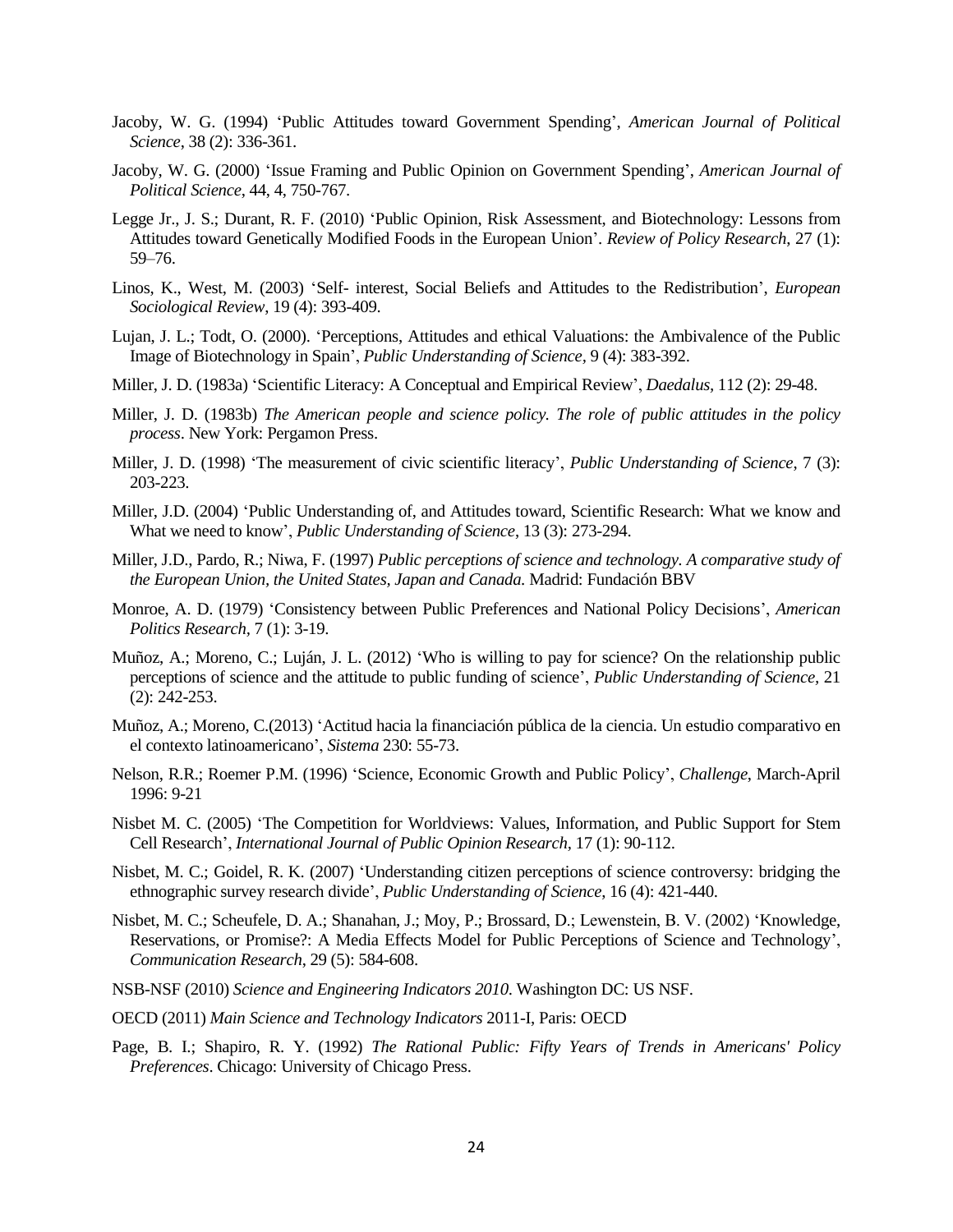- Pardo, R.; Calvo, F. (2002). 'Attitudes toward science among the European public: a methodological analysis', *Public Understanding of Science*, 11 (2): 155-195.
- Pardo, R.; Calvo, F (2004). 'The Cognitive Dimension of Public Perceptions of Science: Methodological Issues', *Public Understanding of Science*, 13 (3): 203-227.
- Prpic, K. (2011) 'Science, the public, and social elites: How the general public, scientists, top politicians and managers perceive science', *Public Understanding of Science,* 20 (6): 733-750.
- Remler, D. K.; Van Ryzin, G. G. (2011) *Research Methods in Practice.* Los Angeles: SAGE Publications.
- Sanders, A. (1988) 'Rationality, self.interes, and Public Attitudes on Public Spending', *Social Sciences Quarterly,* 69 (2): 311-324.
- Sanz-Menéndez, L.; Van Ryzin, G. (2013) 'Economic crisis and public attitudes toward science: A study of regional differences in Spain', *Public Understanding of Science* (forthcoming), DOI: 10.1177/0963662513489790.
- Scruggs, L.; Benegal, S. (2012) 'Declining public concern about climate change: Can we blame the great recession?', *Global Environmental Change,* 22 (2): 505-515.
- Sears, D. O.; Citrin, J. (1985) *Tax Revolt: Something for Nothing in California*. Cambrigde: Havard University Press.
- Sheehan, J.; Wyckoff, A. (2003) 'Targeting R&D: Economic and Policy Implications of Increasing R&D Spending', *OECD Science, Technology and Industry Working Papers*, 2003/08, <http://dx.doi.org/10.1787/072772055603> (accessed on November 2012).
- Soroka, S. N.; Wlezein, Ch. (2010) *Degrees of Democracy. Politcs, Public Opinon, and Policy.* Cambridge: Cambridge University Press.
- Sturgis, P.; Allum, N. (2004) 'Science in Society: Re-Evaluating the Deficit Model of Public Attitudes', *Public Understanding of Science*, 13 (1), 55-74.
- Svallfors, S. (2003) 'Welfare Regimes and Welfare Opinions: A Comparison of Eight Western Countries', *Social Indicators Research, 64:* 495-520.
- Torres Albero, C. (2005) 'La ambivalencia ante la ciencia y la tecnología', *Revista Internacional de Sociología,* 42: 9-38.
- Tufte, E. R. (1980) *Political Control of the Economy*. Princeton (NJ): Princeton University Press.
- Weldon, S.; Laycock, D. (2009) 'Public opinion and biotechnological innovation'. *Policy and Society,* 28 315-325.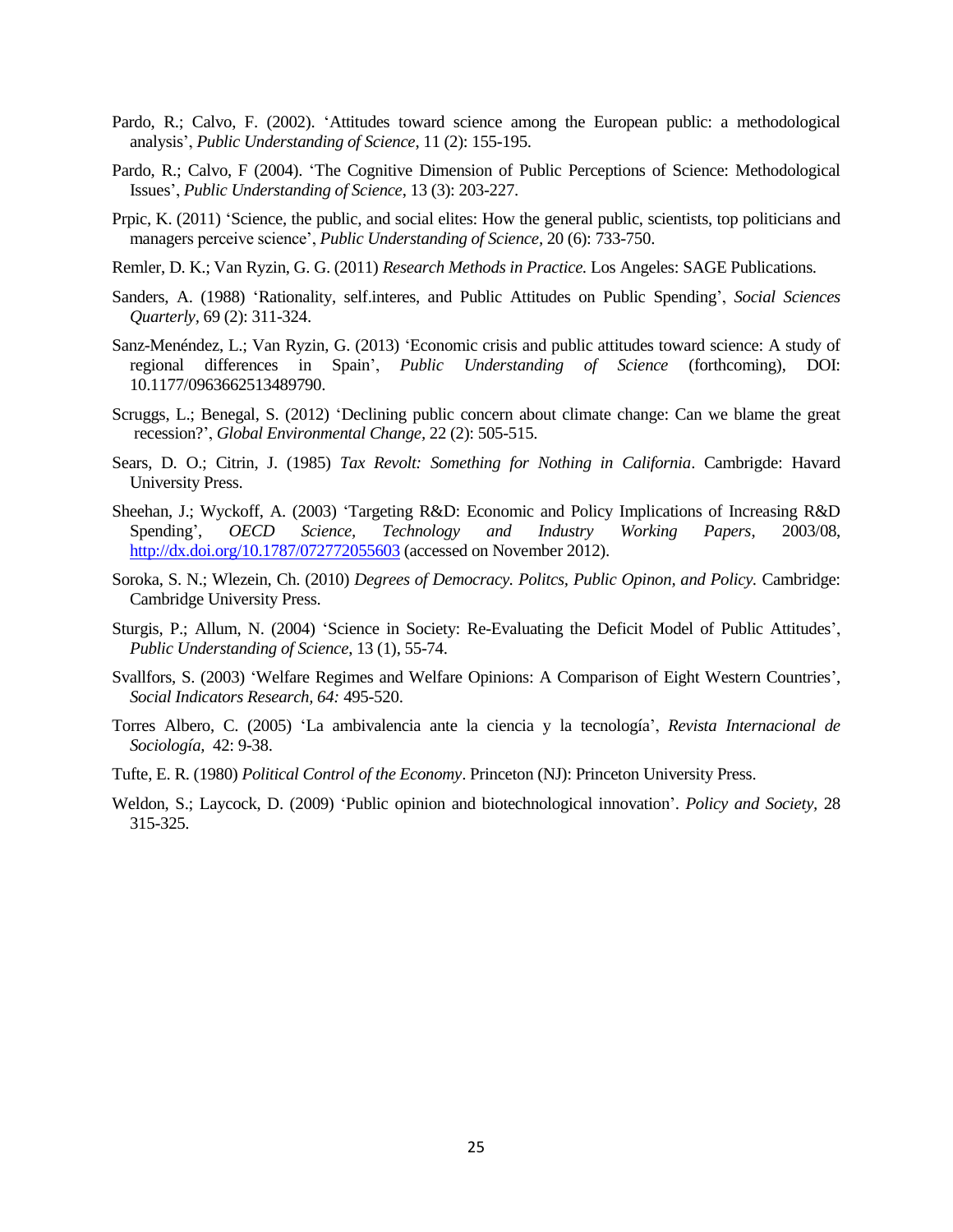## **TABLE 1. Decriptive statistics**

|                                                                 | N         | Min          | Max          | Mean     | <b>SE</b> |
|-----------------------------------------------------------------|-----------|--------------|--------------|----------|-----------|
| <b>Dependent variables</b>                                      |           |              |              |          |           |
| Selecting S&T for public spending (1=yes, 0=no)                 | 7056      | 0            | 1            | 0,197    | 0,0061    |
| Expressed support for government spending on S&T                | 6894      | 0            | 100          | 57,950   | 0,5701    |
| Demographic and socioeconomic characteristics                   |           |              |              |          |           |
| Female (1=yes, 0=no)                                            | 7056      | 0            | $\mathbf{1}$ | 0,513    | 0,0076    |
| Age (in years)                                                  | 7056      | 15           | 98           | 44,729   | 0,2796    |
| Education level of respondent (ordinal 1-8)                     | 7018      | $\mathbf{1}$ | 8            | 5,197    | 0,0220    |
| Income of household (in 000 Euros)                              | 7056      | 10           | 70           | 18,806   | 0,1158    |
| Respondent is employed (1=yes, 0=no)                            | 7056      | 0            | $\mathbf{1}$ | 0,487    | 0,0075    |
| Respondent is a student (1=yes, 0=no)                           | 7056      | 0            | $\mathbf{1}$ | 0,103    | 0,0046    |
| Ideology                                                        |           |              |              |          |           |
| Practicing Catholic (1=yes, 0=no)                               | 7056      | 0            | 1            | 0,266    | 0,0067    |
| Political ideology (1=left to 10=right)                         | 7056      | 1            | 10           | 4,528    | 0,0251    |
| Interest and participation                                      |           |              |              |          |           |
| Interested in S&T (1=very uninterested, to 5=very interested)   | 6967      | 1            | 5            | 2,904    | 0,0188    |
| Attends science museums and events (1=yes, 0=no)                | 7056      | 0            | $\mathbf{1}$ | 0,166685 | 0,0057    |
| Knowledge                                                       |           |              |              |          |           |
| Informed about S&T (1=very uninformed, to 5=very informed)      | 6936      | 1            | 5            | 2,561    | 0,0173    |
| Knowledge of science (0-10 scale)                               | 7056      | 0            | 10           | 5,700    | 0,0327    |
| Respondent has science degree (1=yes, 0=no)                     | 7056      | 0            | $\mathbf{1}$ | 0,055    | 0,0036    |
| Values/beliefs                                                  |           |              |              |          |           |
| Trust in scientific/technical professionals                     | 6613      | 3            | 15           | 12,254   | 0,0360    |
| General outlook on the benefits of S&T                          | 7056      | 2            | 10           | 7,137    | 0,0249    |
| Benefits of S&T outweigh the harms (1=yes, 0=no)                | 6956      | 0            | $\mathbf{1}$ | 0,453    | 0,0074    |
| Motivation of scientists (1=altruistic, 0=selfish)              | 7056      | 0            | $\mathbf{1}$ | 0,266    | 0,0067    |
| <b>Policy attitudes</b>                                         |           |              |              |          |           |
| Interest in politics (1=very uninterested to 5=very interested) | 7056      | $\mathbf{1}$ | 5            | 2,341    | 0,0211    |
| Spain is lagging the EU in S&T (1=yes, 0=no)                    | 7056      | 0            | $\mathbf{1}$ | 0,579    | 0,0076    |
| <b>Regional context</b>                                         |           |              |              |          |           |
| GDP per capita (in thousands of euros)                          | 17 (7056) | 15,16        | 29,20        | 22,38    |           |
| R&D expenditure as a percent of GDP                             | 17 (7056) | 0,29         | 1,96         | 1,04     |           |
| Percent of pop. 18-24 in university                             | 17 (7056) | 5,90         | 39,00        | 22,22    |           |
| Percent of regional gov budget for S&T                          | 17 (7056) | 0,35         | 2,99         | 1,26     | $---$     |

NOTE: Weighted means and proportions reported above. Taylor linearized standard errors. The regional variables are disaggregated from 17 regions to 7056 individual respondents.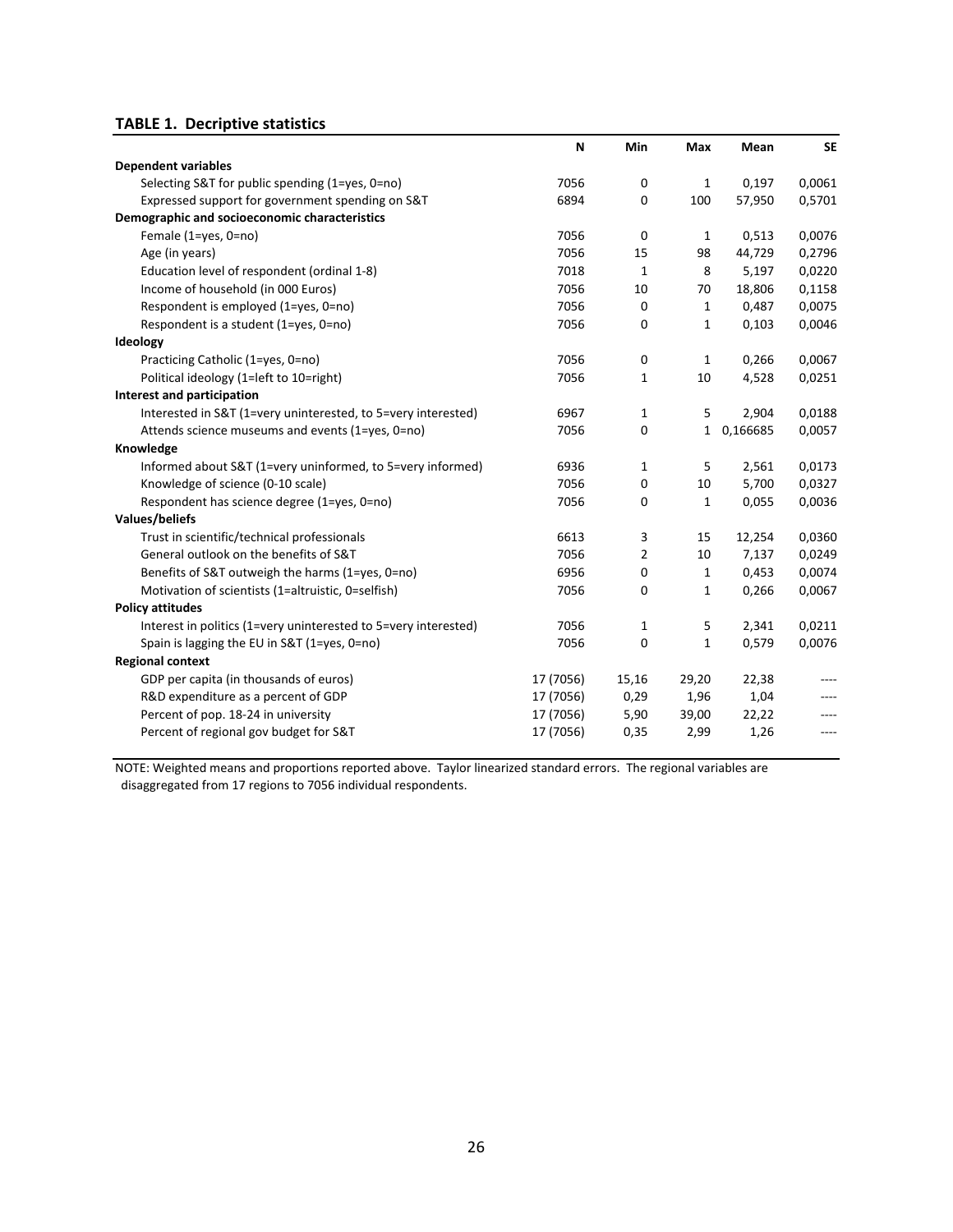|                                                                 | Model 1        | Model 2              | Model 3                                     | Model 4                | Model 5      | Model 6                | Model 7     |
|-----------------------------------------------------------------|----------------|----------------------|---------------------------------------------|------------------------|--------------|------------------------|-------------|
| 1 Demographic and socioeconomic characteristics                 |                |                      |                                             |                        |              |                        |             |
| Female (1=yes, 0=no)                                            | $-0.0316$ **   | $-0.0305$ **         | $-0.0091$                                   | $-0.0032$              | $-0.0036$    | $-0.0020$              | $-0.0014$   |
| Age (in years)                                                  | 0.0002         | 0.0004               | $0.0009$ <sup>*</sup>                       | $0.0009$ *             | 0.0008       | 0.0007                 | 0.0008      |
| Education level of respondent (ordinal 1-8)                     | $0.0569$ **    | $0.0561$ **          | $0.0325$ **                                 | $0.0208$ **            | $0.0181$ **  | $0.0165$ **            | $0.0177$ ** |
| Income of household (in 000 Euros)                              | 0.0010         | 0.0010               | 0.0007                                      | 0.0001                 | $-0.0002$    | $-0.0002$              | $-0.0004$   |
| Respondent is employed (1=yes, 0=no)                            | $0.0340$ **    | $0.0325$ **          | $0.0354$ *                                  | $0.0325$ *             | 0.0291       | 0.0293                 | 0.0310      |
| Respondent is a student (1=yes, 0=no)                           | $0.0712$ **    | $0.0739$ *           | 0.0435                                      | 0.0370                 | 0.0280       | 0.0298                 | 0.0330      |
| 2 Ideology                                                      |                |                      |                                             |                        |              |                        |             |
| Practicing Catholic (1=yes, 0=no)                               | $---$          | $-0.0136$            | $-0.0180$ <sup>*</sup>                      | $-0.0179$ <sup>*</sup> | $-0.0212$ *  | $-0.0208$ *            | $-0.0213$ * |
| Political ideology (1=left to 10=right)                         | $ -$           | $-0.0081$ **         | $-0.0061$ *                                 | $-0.0062$ *            | $-0.0069$ ** | $-0.0067$ **           | $-0.0055$ * |
| 3 Interest and participation                                    |                |                      |                                             |                        |              |                        |             |
| Interested in S&T (1=very uninterested, to 5=very interested)   | ---            | $---$                | $0.0794$ **                                 | $0.0600$ **            | $0.0563$ **  | $0.0552$ **            | $0.0569$ ** |
| Attends science museums and events (1=yes, 0=no)                | $ -$           | ---                  | $0.0553$ **                                 | $0.0451$ **            | $0.0472$ **  | $0.0459$ <sup>**</sup> | $0.0453$ ** |
| 4 Knowledge                                                     |                |                      |                                             |                        |              |                        |             |
| Informed about S&T (1=very uninformed, to 5=very informed)      | $\overline{a}$ | $\sim$ $\sim$ $\sim$ | $\sim$ $\sim$ $\sim$                        | $0.0306$ **            | $0.0313$ **  | $0.0309$ **            | $0.0312$ ** |
| Knowledge of science (0-10 scale)                               | $\overline{a}$ | $---$                | $\sim$ $\sim$ $\sim$                        | $0.0081$ *             | 0.0067       | 0.0059                 | 0.0064      |
| Respondent has science degree (1=yes, 0=no)                     | $---$          | $---$                | $\hspace{0.05cm} \ldots \hspace{0.05cm}$    | $0.0820$ **            | $0.0745$ **  | $0.0772$ **            | $0.0761$ ** |
| 5 Values/beliefs                                                |                |                      |                                             |                        |              |                        |             |
| Trust in scientific/technical professionals                     | $---$          | $- - -$              | $-$                                         | $\sim$ $\sim$ $\sim$   | $-0.0010$    | $-0.0011$              | $-0.0006$   |
| General outlook on the benefits of S&T                          | $ -$           | $\cdots$             | $\cdots$                                    | $\sim$ $\sim$ $\sim$   | 0.0031       | 0.0033                 | 0.0043      |
| Benefits of S&T outweigh the harms (1=yes, 0=no)                | $ -$           | $\cdots$             | $-$                                         | $-$                    | $0.0544$ *   | $0.0534$ *             | $0.0512$ *  |
| Motivation of scientists (1=altruistic, 0=selfish)              | $\overline{a}$ | $\cdots$             | $-$                                         | $\sim$ $\sim$ $\sim$   | $0.0251$ *   | $0.0229$ *             | $0.0222$ *  |
| 6 Policy attitudes                                              |                |                      |                                             |                        |              |                        |             |
| Interest in politics (1=very uninterested to 5=very interested) | $\overline{a}$ | $\sim$ $\sim$ $\sim$ | $\cdots$                                    | $\overline{a}$         | $\cdots$     | 0.0055                 | 0.0050      |
| Spain is lagging the EU in S&T (1=yes, 0=no)                    | $---$          | $---$                | $\scriptstyle \cdots$ $\scriptstyle \cdots$ | $\sim$ $\sim$ $\sim$   | $---$        | 0.0212                 | 0.0189      |
| 7 Regional context                                              |                |                      |                                             |                        |              |                        |             |
| GDP per capita                                                  | $ -$           | $---$                | $-$                                         | $---$                  | $---$        | $\overline{a}$         | 0.0046      |
| R&D expenditure as a percent of GDP                             | $ -$           | ---                  | $\cdots$                                    | $ -$                   | $- - -$      | $- - -$                | 0.0021      |
| Percent of pop. 18-24 in university                             | $---$          | $---$                | $\scriptstyle \cdots$ $\scriptstyle \cdots$ | $\overline{a}$         | $---$        | $\sim$ $\sim$ $\sim$   | $-0.0027$ * |
| Percent of regional gov budget for S&T                          | $---$          | ---                  | $  -$                                       | $---$                  | $---$        | $---$                  | $0.0218$ *  |
| Observations (n)                                                | 7018           | 7018                 | 6931                                        | 6857                   | 6778         | 6778                   | 6778        |
| <b>Pseudo R-square</b>                                          | 0.0602         | 0.0617               | 0.1289                                      | 0.1373                 | 0.1429       | 0.1440                 | 0.1477      |